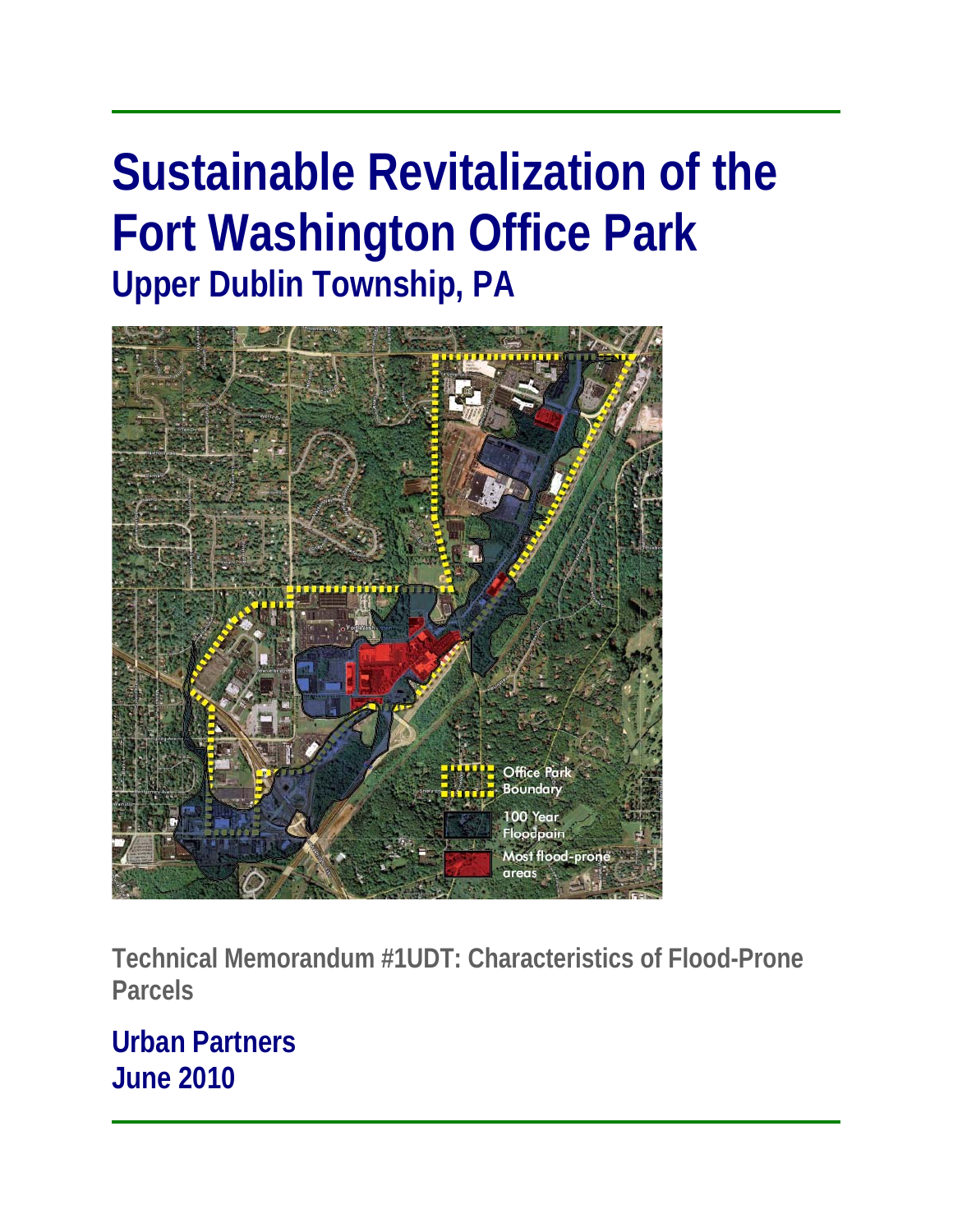# **Introduction**

Over the last several years, Upper Dublin Township has been investing substantial resources in addressing the issues of growth, flooding, sustainability, and tax base maintenance in the Fort Washington Office Park (FWOP). Temple University's 2008 study and various engineering studies have all contributed to that investment. Currently the Township is engaging URS Corp. to update its Comprehensive Plan and conduct a separate engineering analysis evaluating roadway improvements and the construction of two new dams to mitigate flooding in the FWOP. In its desire to build upon these efforts and identify specific solutions for FWOP properties, the Township engaged a team led by Urban Partners to create a sustainable revitalization plan for the FWOP.

The Sustainable Revitalization of the Fort Washington Office Park study began in the spring of 2010. The study is intended to accomplish several objectives:

- Identify the most cost-effective ways to prohibit new development in and relocate existing development from the worst flood-prone areas of the FWOP
- Identify a variety of tangible property-specific tools for the Township to achieve this, particularly the transfer of development rights (TDR)
- Develop solutions within the context of best practices for sustainability, including improved environmental conditions, greater employment opportunities, and an increased tax base for Upper Dublin and Whitemarsh Townships

This technical memorandum serves as the first product of the study – an identification and assessment of the most flood-prone parcels in the FWOP as potential locations for TDR sending areas.

# **Floodplains**

# **Existing Floodplains**

There are a variety of sources of information that have determined existing floodplain boundaries in this area, including FEMA maps, the Temple University study, and prior engineering analyses. Using a combination of these sources, URS established an existing 100-year flood boundary as part of their earlier work (indicated in blue in Map 1 on next page). The 100-year floodplain is the minimum national standard for requiring property owners to purchase flood insurance. Flooding in the FWOP, however, occurs far more frequently than every 100 years. In fact, while events may be fairly minor, some type of flooding is experienced by several businesses in the FWOP every year. URS confirmed this through a prior analysis for FWOP road improvements (identified in red in Map 1).

As the map shows, the 100-year floodplain extends throughout most of the entire length of the FWOP, particularly along Virginia Drive. Several parcels along Pennsylvania Avenue in both Upper Dublin and Whitemarsh Townships, technically outside the FWOP, also lie within the 100-year floodplain. According to the map, parcels considered the most flood-prone are concentrated in the center of the office park around the intersection of Virginia and Delaware Drives as well as at the southern end at Pennsylvania Avenue. There are also a few more such parcels farther north on Virginia Drive.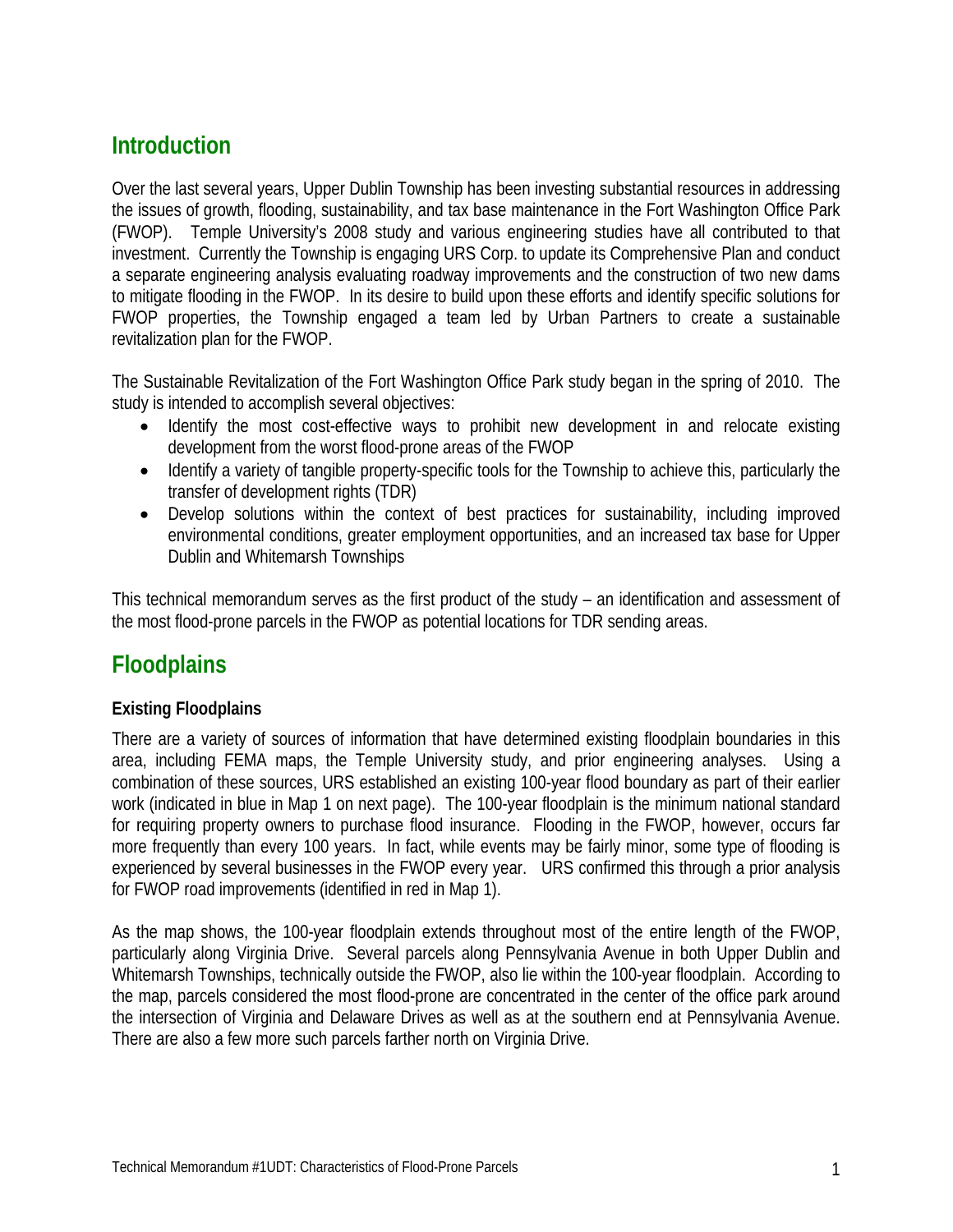

**Map 1. Existing 100-year Floodplain and Most Flood-Prone Areas in the FWOP from Prior Analyses.** 

Source: URS Corp.

#### **Future Floodplains**

As part of the analysis for the new dams, URS engineers modeled future flooding conditions in the FWOP for 1, 2, 5, 10, 25, 50, 100, and 500-year events with the dams constructed. For this study, we're most interested in the post-dam construction flood levels, assuming the dams will get built. This new analysis modifies the 100-year floodplain shown in Map 1, and identifies all properties that will still flood during each of the storm events (1 through 500 years). The greatest concern is for the storms that occur fairly quickly and often, and cause recurring flooding and damage to many properties in the FWOP. These storms tend to be the 10- to 50-year events. For the purpose of this study, we have chosen the 25-year flood level as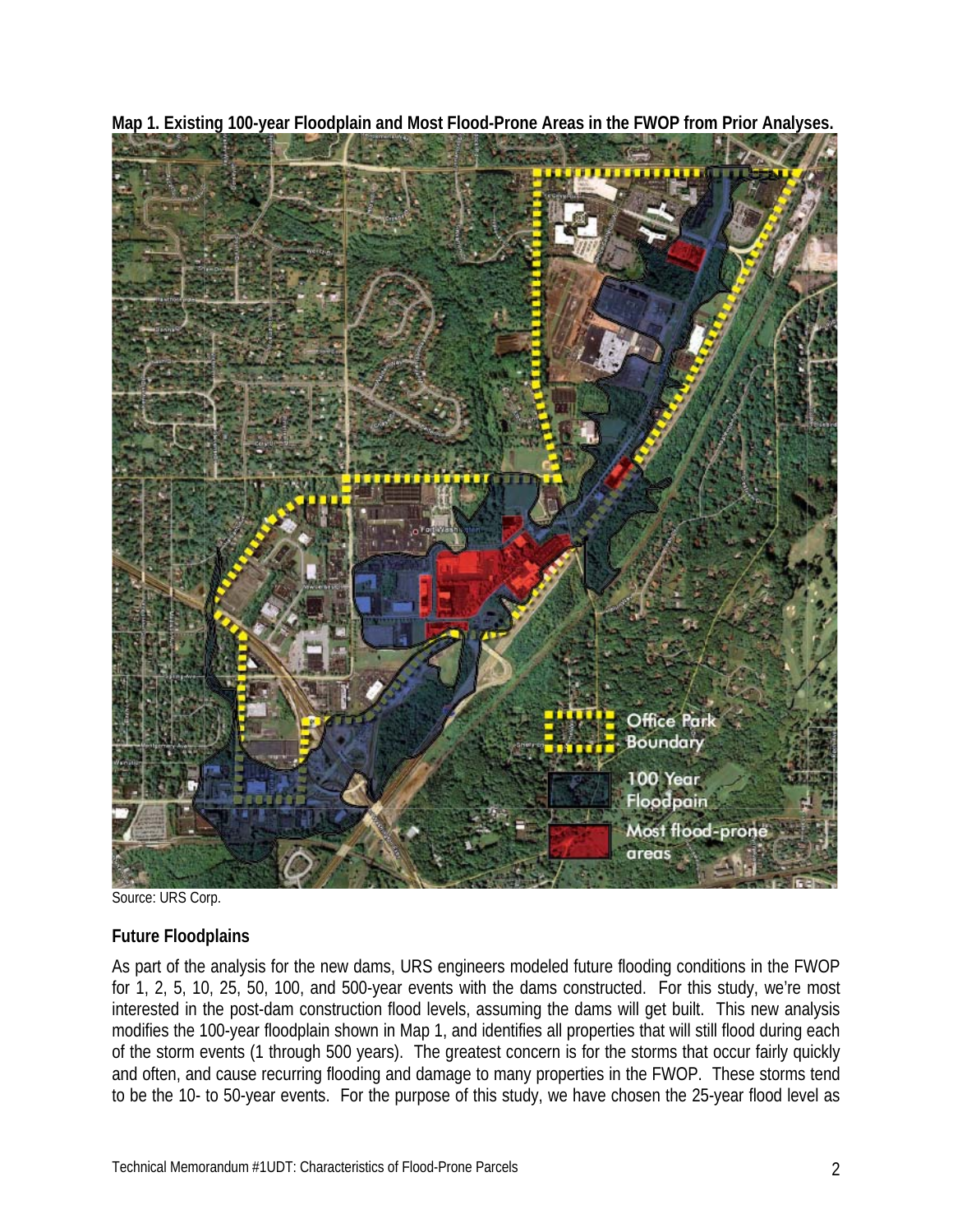the minimum standard; each property in the FWOP with the propensity to flood in a 25-year or greater event is the focus of this analysis. The next section identifies all flood-prone properties in the FWOP in detail indicating both existing and future (post-dam) conditions.

# **Flood-Prone Property Inventory**

Using an existing property inventory database provided by Upper Dublin Township, we have identified all FWOP parcels in the existing 100-year floodplain shown in Map 1, as well as future 100-, 50-, and 25-year floodplains reflecting post-dam construction conditions. Table 1 below provides a complete inventory of these parcels color coded according to its floodplain status.

| <b>Address</b> | <b>Street</b>         | <b>Township</b>        | Owner                                 | Sq. Ft. | <b>Major Tenants</b>                       |
|----------------|-----------------------|------------------------|---------------------------------------|---------|--------------------------------------------|
|                |                       | Upper                  |                                       |         |                                            |
| 455            | <b>Delaware Drive</b> | <b>Dublin</b>          | <b>Bucks County Water &amp; Sewer</b> | 1,985   | <b>Water Treatment Plant</b>               |
|                | Pennsylvania          | Upper                  |                                       |         | Chestnut Hill Hospital,                    |
| 535            | Avenue                | <b>Dublin</b>          | <b>HUB Properties Trust</b>           | 30,160  | Remax                                      |
|                | Pennsylvania          | Upper                  |                                       |         |                                            |
| 515            | Avenue                | <b>Dublin</b>          | <b>HUB Properties Trust</b>           | 83,998  | Amtech, Futura                             |
|                |                       |                        |                                       |         | <b>Abria Health Care</b>                   |
| 430/440        | Virginia Drive        | Upper<br><b>Dublin</b> | <b>Agnew C N Jr Trustee</b>           | 17,436  | (430), Tot Time,<br>Fastenal (440)         |
|                |                       |                        |                                       |         | CHI Systems, Primerica                     |
|                |                       |                        |                                       |         | Co., Jan-Pro Cleaning                      |
|                |                       |                        |                                       |         | Systems, Color Chief                       |
|                |                       |                        |                                       |         | Painters, REIT                             |
|                |                       | Upper                  |                                       |         | Management &                               |
| 1035           | Virginia Drive        | <b>Dublin</b>          | <b>HUB Properties Trust</b>           | 30,720  | Research                                   |
|                |                       |                        |                                       |         | <b>IRI</b> Information                     |
|                |                       |                        |                                       |         | Resources, Inc., First                     |
|                |                       | Upper                  |                                       |         | <b>Managed Care</b>                        |
| 475            | Virginia Drive        | <b>Dublin</b>          | <b>HUB Properties Trust</b>           | 65,280  | <b>Option/Active Care</b>                  |
|                | Pennsylvania          |                        |                                       |         |                                            |
| 500/510        | Avenue                | Whitemarsh             | Cleo-Mar                              | 16,166  | <b>West German BMW</b><br>Bank of NY, Exit |
|                |                       |                        |                                       |         | Supreme Realty,                            |
|                |                       |                        |                                       |         | Mellon Financial Corp.,                    |
|                | Pennsylvania          |                        |                                       |         | <b>Moreland Financial</b>                  |
| 512            | Avenue                | Whitemarsh             | <b>Thomas McCarron</b>                | 6,026   | Corp.                                      |
|                | Pennsylvania          |                        |                                       |         |                                            |
| 514            | Avenue                | Whitemarsh             | <b>RCA Group</b>                      |         | <b>Vacant Lot</b>                          |
|                | Pennsylvania          |                        |                                       |         |                                            |
| 520            | Avenue                | Whitemarsh             | Robert S & Ellen B Seltzer            | 16,794  | Cohen Seltzer, Inc.                        |
|                | Pennsylvania          |                        |                                       |         |                                            |
| 530            | Avenue                | Whitemarsh             | <b>MG Washington LLC</b>              | 113,531 | <b>Hilton Garden Inn</b>                   |
|                |                       | Upper<br><b>Dublin</b> |                                       |         |                                            |
| 135            | <b>Commerce Drive</b> | Upper                  | 135 Commerce Inc. PA Corp.            | 144,908 | <b>B&amp;I Auto</b>                        |
| 425            | <b>Delaware Drive</b> | <b>Dublin</b>          | Savino Costanzo, Granite Galleria     | 21,058  | <b>Granite Galleria</b>                    |
|                | Pennsylvania          | Upper                  |                                       |         |                                            |
| 475            | Avenue                | <b>Dublin</b>          | 475 Pennsylvania Ave LLC              | 1,392   | <b>Vacant Service Station</b>              |

**Table 1. Inventory of Flood-Prone Parcels in the FWOP Post-Dam Construction.**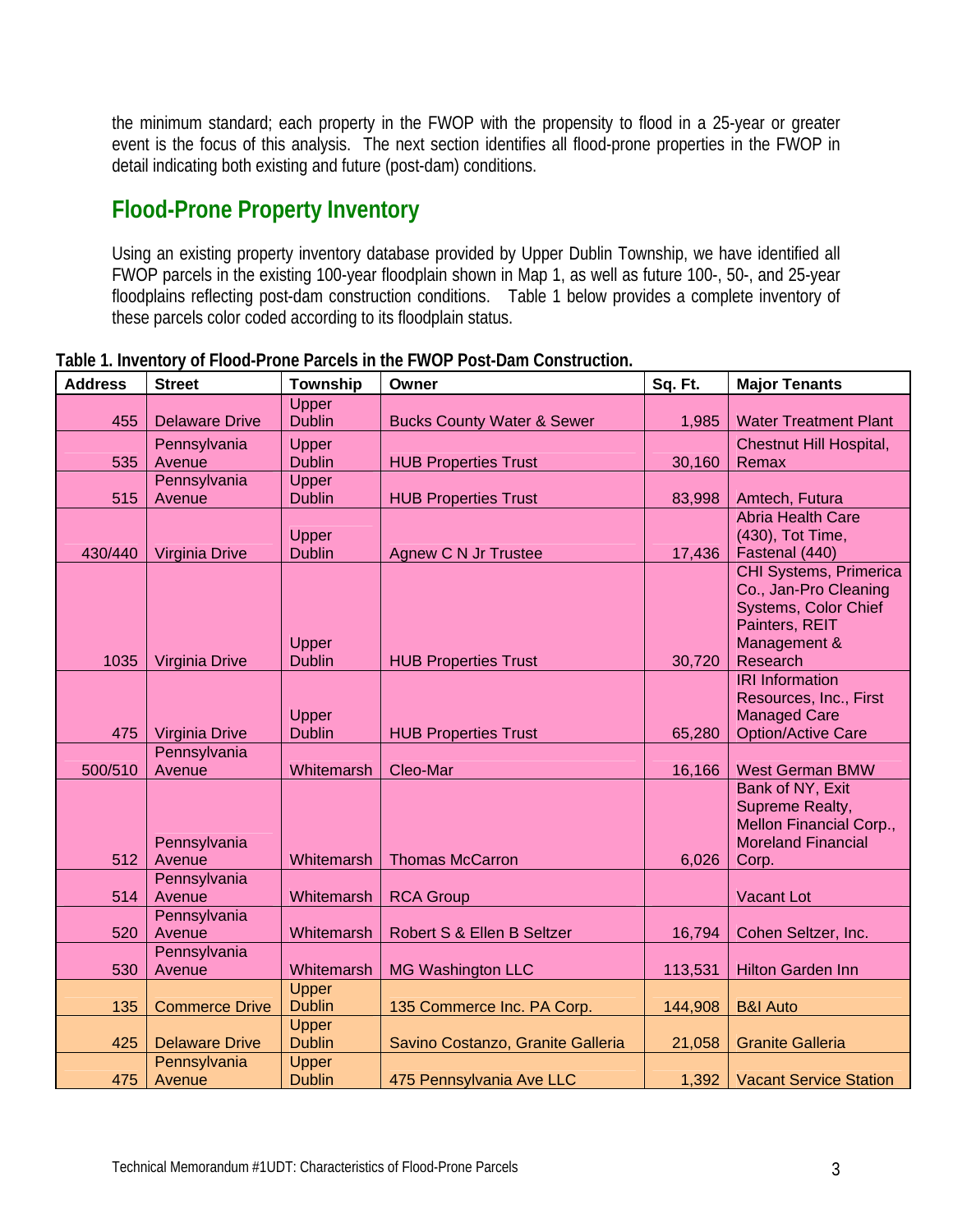| <b>Address</b> | <b>Street</b>          | Township                      | Owner                                          | Sq. Ft. | <b>Major Tenants</b>                                    |  |
|----------------|------------------------|-------------------------------|------------------------------------------------|---------|---------------------------------------------------------|--|
|                | Pennsylvania           | <b>Upper</b>                  |                                                |         | <b>Clean Machine Car</b>                                |  |
| 471            | Avenue                 | <b>Dublin</b>                 | <b>Elliott &amp; Andrew Goldstein</b>          | 4,720   | Wash                                                    |  |
| 565            | <b>Virginia Drive</b>  | Upper<br><b>Dublin</b>        | William Weinberg Trustee - Marc<br>G. Weinberg | 14,868  | <b>Marketing Systems</b><br>Group                       |  |
|                | Pennsylvania           |                               |                                                |         |                                                         |  |
| 522            | Avenue                 | Whitemarsh                    | James & Mari Frances Greipp                    |         | <b>Vacant Lot</b>                                       |  |
|                | Pennsylvania           |                               |                                                |         | Lukoil                                                  |  |
| 524            | Avenue                 | Whitemarsh                    | <b>Lukoil North America LLC</b>                | 2,436   | Gas/Convenience                                         |  |
| 555            | Virginia Drive         | Upper<br><b>Dublin</b>        | Nesbitt Graphics Inc.                          | 10,864  | <b>Nesbitt Graphics</b>                                 |  |
|                |                        |                               |                                                |         | Jaguar Printing (1240),<br><b>Bassman Laserow &amp;</b> |  |
|                |                        | Upper                         |                                                |         | Co., Vantage Point                                      |  |
| 1240/1250      | Virginia Drive         | <b>Dublin</b>                 | <b>Liberty Property LP</b>                     | 45,252  | Bank (1250)                                             |  |
|                |                        | Upper                         |                                                |         |                                                         |  |
| 525            | Virginia Drive         | <b>Dublin</b>                 | <b>SNH Medical Office Prop TR</b>              | 129,704 | <b>VACANT</b>                                           |  |
|                |                        | Upper                         |                                                |         |                                                         |  |
| 585            | Camp Hill Road         | <b>Dublin</b>                 | <b>WFP Pennland Co LP</b>                      |         | Vacant Lot                                              |  |
| 155            | <b>Commerce Drive</b>  | Upper<br><b>Dublin</b>        | Heritage Design Center LP                      | 25,088  |                                                         |  |
|                |                        | Upper                         |                                                |         | Best Western Hotel,                                     |  |
| 285            | <b>Commerce Drive</b>  | <b>Dublin</b>                 | Vihor F W LP                                   | 71,503  | Subway                                                  |  |
|                |                        | Upper                         |                                                |         |                                                         |  |
| 375            | <b>Commerce Drive</b>  | <b>Dublin</b>                 | William Weinberg Trustee                       |         | Vacant Lot (Pad Site)                                   |  |
| 465            | <b>Commerce Drive</b>  | <b>Upper</b><br><b>Dublin</b> | S & R Jay Realty                               | 2,540   |                                                         |  |
|                |                        | <b>Upper</b>                  |                                                |         | <b>McNeil</b>                                           |  |
| 420            | <b>Delaware Drive</b>  | <b>Dublin</b>                 | <b>Liberty Property LP</b>                     | 64,836  | Pharmaceuticals                                         |  |
|                |                        | Upper                         |                                                |         |                                                         |  |
| 165            | <b>Indiana Avenue</b>  | <b>Dublin</b>                 | <b>JMJ Properties</b>                          | 10,189  |                                                         |  |
|                | Pennsylvania           | Upper                         |                                                |         | Dental/Medical Offices,                                 |  |
| 467            | Avenue<br>Pennsylvania | <b>Dublin</b>                 | 467 Pennsylvania LLC                           | 32,464  | Smiles Café                                             |  |
| 432            | Avenue                 | Upper<br><b>Dublin</b>        | <b>Monterey LLC</b>                            | 128,915 | Holiday Inn                                             |  |
|                |                        | Upper                         |                                                |         |                                                         |  |
| 1145           | Virginia Drive         | <b>Dublin</b>                 | <b>BT Office Center Drive LP</b>               |         | Vacant Lot (Pad Site)                                   |  |
|                | Pennsylvania           |                               | <b>Harvey Goodstein Charitable</b>             |         | <b>Access Security, IDS</b>                             |  |
| 540            | Avenue                 | Whitemarsh                    | Foundation                                     | 37,587  | Financial, Softerware                                   |  |
| 401            | <b>Commerce Drive</b>  | Upper<br><b>Dublin</b>        | Harleysville Real Estate Group                 | 44,420  | <b>NCR</b>                                              |  |
|                |                        | Upper                         |                                                |         |                                                         |  |
| 425            | <b>Commerce Drive</b>  | <b>Dublin</b>                 | <b>McMahon Associates</b>                      | 34,000  | McMahon Assoc.                                          |  |
|                |                        | Upper                         |                                                |         |                                                         |  |
| 465            | <b>Delaware Drive</b>  | <b>Dublin</b><br><b>Upper</b> | <b>Upper Dublin Township</b>                   |         | <b>Upper Dublin Township</b>                            |  |
| 469            | <b>Pinetown Road</b>   | <b>Dublin</b>                 | <b>Hermes Tagalidis</b>                        |         |                                                         |  |
|                |                        | Upper                         |                                                |         |                                                         |  |
| 550            | Virginia Drive         | <b>Dublin</b>                 | 550 Virginia Dr LLC                            | 16,944  | <b>Rush Gears</b>                                       |  |
|                |                        | <b>Upper</b>                  |                                                |         |                                                         |  |
| 575            | Virginia Drive         | <b>Dublin</b>                 | <b>Agnew C N Jr Trustee</b>                    | 21,976  | Smith & Nephew                                          |  |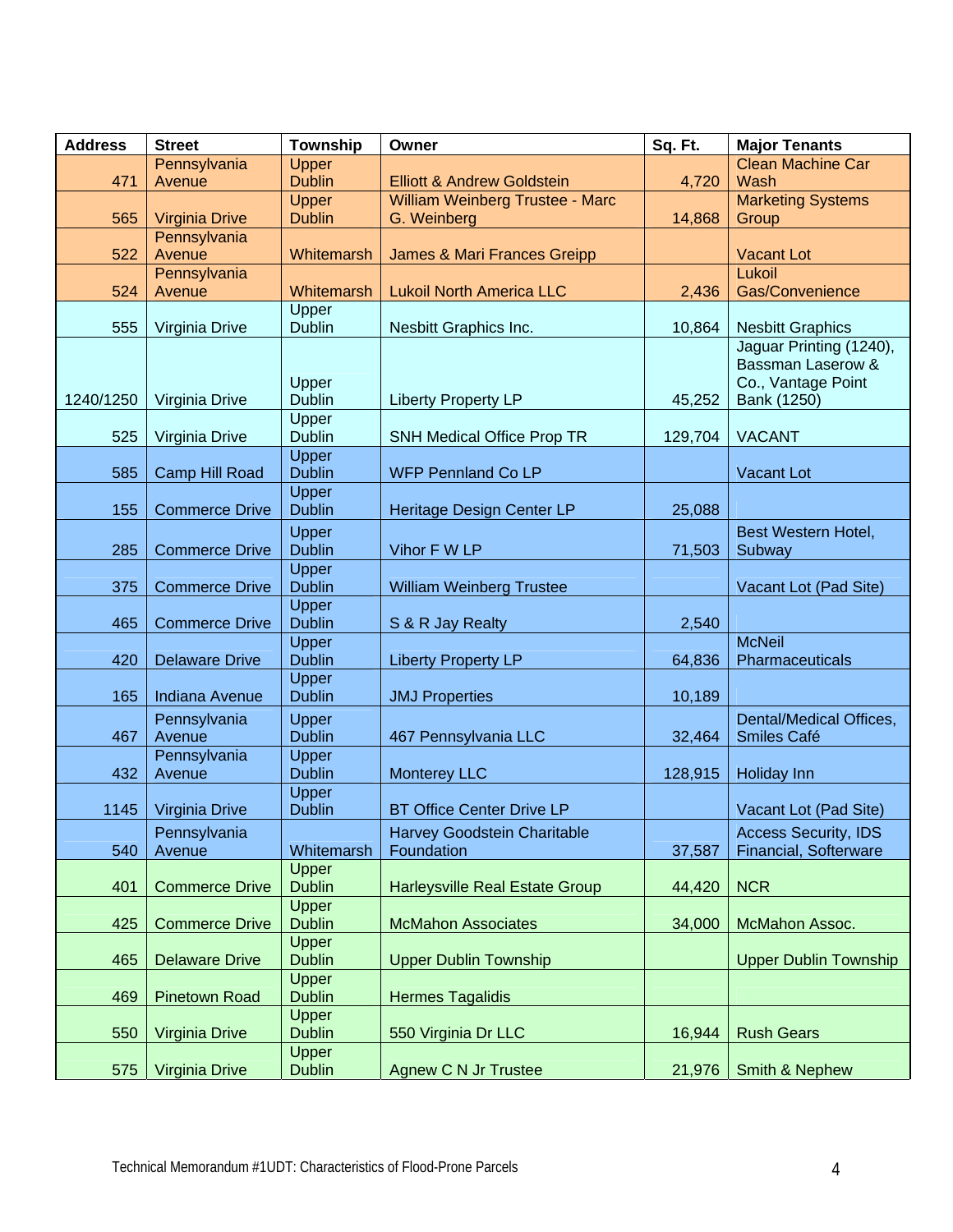| <b>Address</b> | <b>Street</b>         | <b>Township</b> | Owner                               | Sq. Ft. | <b>Major Tenants</b>     |  |
|----------------|-----------------------|-----------------|-------------------------------------|---------|--------------------------|--|
|                |                       | <b>Upper</b>    |                                     |         | Severn Trent, Pointroll, |  |
| 580            | Virginia Drive        | <b>Dublin</b>   | <b>HUB Properties TR</b>            | 48,253  | 24/7 Media               |  |
|                |                       | Upper           |                                     |         |                          |  |
| 1005           | Virginia Drive        | <b>Dublin</b>   | First Evergreen Properties, LLC     | 87,000  | Kulicke & Soffa          |  |
|                |                       | Upper           |                                     |         |                          |  |
| 1015           | Virginia Drive        | <b>Dublin</b>   | First Evergreen Properties, LLC     | 19,920  | <b>VACANT</b>            |  |
|                |                       | Upper           | Bell Telephone Co. of               |         |                          |  |
| 1050           | Virginia Drive        | <b>Dublin</b>   | Pennsylvania                        | 108,056 | Verizon                  |  |
|                |                       | Upper           | <b>CEG Associates; Keystone</b>     |         |                          |  |
| 1055           | <b>Virginia Drive</b> | <b>Dublin</b>   | <b>Computer Association</b>         | 15,852  | <b>Keystone Computer</b> |  |
|                |                       | <b>Upper</b>    |                                     |         | Xerox, Digital Video     |  |
| 1075           | <b>Virginia Drive</b> | <b>Dublin</b>   | <b>BT Virginia Drive L P</b>        | 23,106  | Arts                     |  |
|                |                       | <b>Upper</b>    |                                     |         | GMAC, Devry              |  |
| 1100           | Virginia Drive        | <b>Dublin</b>   | <b>Liberty Property LP</b>          | 844,228 | <b>University</b>        |  |
|                |                       | <b>Upper</b>    |                                     |         |                          |  |
| 1125           | Virginia Drive        | <b>Dublin</b>   | ADP Inc.                            | 58,341  | ADP, Inc.                |  |
|                |                       | Upper           |                                     |         |                          |  |
| 1175           | Virginia Drive        | <b>Dublin</b>   | Ft Washington Fitness LP            |         | <b>LA Fitness</b>        |  |
|                |                       | Upper           |                                     |         |                          |  |
| 1300           | Virginia Drive        | <b>Dublin</b>   | <b>AVIR Realty</b>                  |         | <b>AVIR Realty</b>       |  |
|                |                       | Upper           | <b>Robert T Heenan &amp; Thomas</b> |         | Local 542, Other         |  |
| 1375           | Virginia Drive        | <b>Dublin</b>   | Danese                              | 46,780  | <b>Unions</b>            |  |

Source: Urban Partners, Upper Dublin Township, URS Corp., Win2 Data

As shown in the table above, properties have been divided into five color-coded categories based on their status of current and future flooding:

- Pink (Highest flood-prone) Properties will flood during a 25-year event with the dams in place
- Orange Properties will flood during a 50-year event with the dams in place
- Light Blue Properties were considered most flood-prone under current conditions (without dams), but flood-prone status is downgraded to 100-year with the dams in place
- Dark Blue Properties are in the 100-year floodplain with the dams in place
- Green Properties were in the 100-year floodplain under current conditions (without dams), but are not expected to flood at all with the dams in place

In total, we have identified 32 flood-prone properties totaling over 1.15 million square feet of office and flex space in the future post-dam 100-year floodplain. Of those properties, 11 are located in the 25-year floodplain and are considered to be the highest flood-prone. An additional seven are located in the 50-year floodplain. These properties are described in detail below.

# **Highest Flood-Prone Properties**

To substantiate the floodplain engineering work and confirm the severity of flooding that has occurred, we attempted to meet or speak with all 18 property owners or managers of the most flood-prone properties in the FWOP, located in the 25- and 50-year floodplain. Our discussions helped identify a variety of issues, including the advantages and challenges of the FWOP, any plans for property/business expansion that could impact the building or floodplain, the timing of such future plans/changes, general lease terms and options for building tenants, and the owners' and managers' potential interest in relocating their businesses.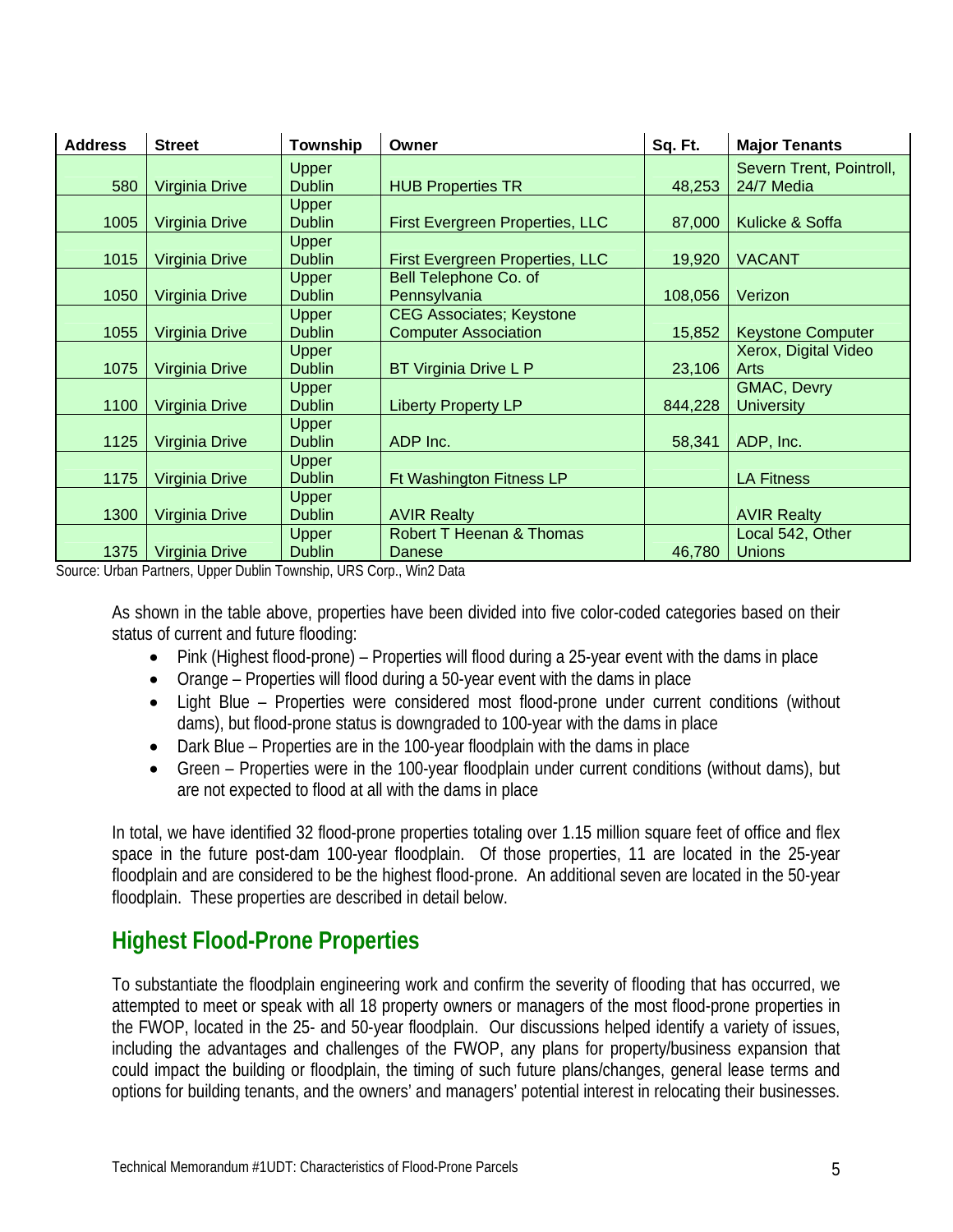As a result of these discussions, we have created several categories of property types based on the degree of likelihood that each owner or manager would relocate out of the floodplain due to flooding as part of a TDR or other arrangement. All of the properties fit into one of the four following categories: the building owner would like to stay in the existing location; the building owner wants to stay in the same location and rebuild or redevelop the property; the building is currently vacant and for sale or rent; and the building owner would consider relocating his business to another location (see Table 2).

|                       |                                 | Owner                   |                    |           |            |
|-----------------------|---------------------------------|-------------------------|--------------------|-----------|------------|
|                       |                                 | Intends to              |                    |           | Owner      |
|                       |                                 | Stay in                 |                    |           | Would      |
|                       |                                 | Same                    | <b>Building is</b> | Parcel is | Consider   |
| Property              | Owner                           | Location                | Vacant             | Vacant    | Relocating |
| 455 Delaware Dr.      | <b>Bucks Co. Water/Sewer</b>    | X                       |                    |           |            |
|                       | Cleo-Mar                        |                         |                    |           |            |
| 500 Pennsylvania Ave. | (West German BMW)               | X                       |                    |           |            |
| 515 Pennsylvania Ave. | <b>HUB Properties Trust</b>     | $\overline{\mathsf{X}}$ |                    |           |            |
| 535 Pennsylvania Ave. | <b>HUB Properties Trust</b>     | X                       |                    |           |            |
| 512 Pennsylvania Ave. | <b>Thomas McCarron</b>          |                         | $X^*$              |           |            |
| 514 Pennsylvania Ave. | <b>RCA Group</b>                |                         |                    | X         |            |
| 520 Pennsylvania Ave. | <b>Robert Seltzer</b>           |                         |                    |           | X          |
|                       | MG Washington LLC               |                         |                    |           |            |
| 530 Pennsylvania Ave. | (Hilton Garden Inn)             | X                       |                    |           |            |
| 430/440 Virginia Dr.  | Agnew CN, Jr. Trust             |                         |                    |           | X          |
| 475 Virginia Dr.      | <b>HUB Properties Trust</b>     | X                       |                    |           |            |
| 1035 Virginia Dr.     | <b>HUB Properties Trust</b>     |                         |                    |           | X          |
| 135 Commerce Dr.      | 135 Commerce Inc.               | $X^*$                   |                    |           |            |
| 425 Delaware Dr.      | <b>Granite Galleria</b>         |                         |                    |           | X          |
| 475 Pennsylvania Ave. | 475 PA Ave. LLC                 |                         | $\boldsymbol{X}$   |           |            |
| 471 Pennsylvania Ave. | <b>Elliott/Andrew Goldstein</b> | $\mathsf{X}$            |                    |           |            |
| 522 Pennsylvania Ave. | <b>James Greipp</b>             |                         |                    | X         |            |
| 524 Pennsylvania Ave. | <b>Lukoil North America</b>     | X                       |                    |           |            |
| 565 Virginia Dr.      | <b>William Weinberg Trust</b>   |                         |                    |           | χ          |

**Table 2. Status of the Most Flood-Prone Properties in the FWOP Post-Dam Construction.** 

As the table shows, nine of the building owners desire to stay in their existing location despite being flooded regularly. Two buildings are currently vacant and two parcels are currently vacant. And five property owners would consider relocating for a variety of reasons under a variety of circumstances. Below we examine these properties in greater detail, highlighting those most likely to relocate out of the floodplain.

#### **Owner Intends to Stay in Same Location**

Several property owners report that, despite the flooding that occurs in the FWOP, they have no interest in moving and intend to stay in the same location. Some even report that they rarely have flooding issues, or they have not witnessed floodwaters in their buildings in several years, even though many newsworthy flooding events have brought recent attention to the FWOP.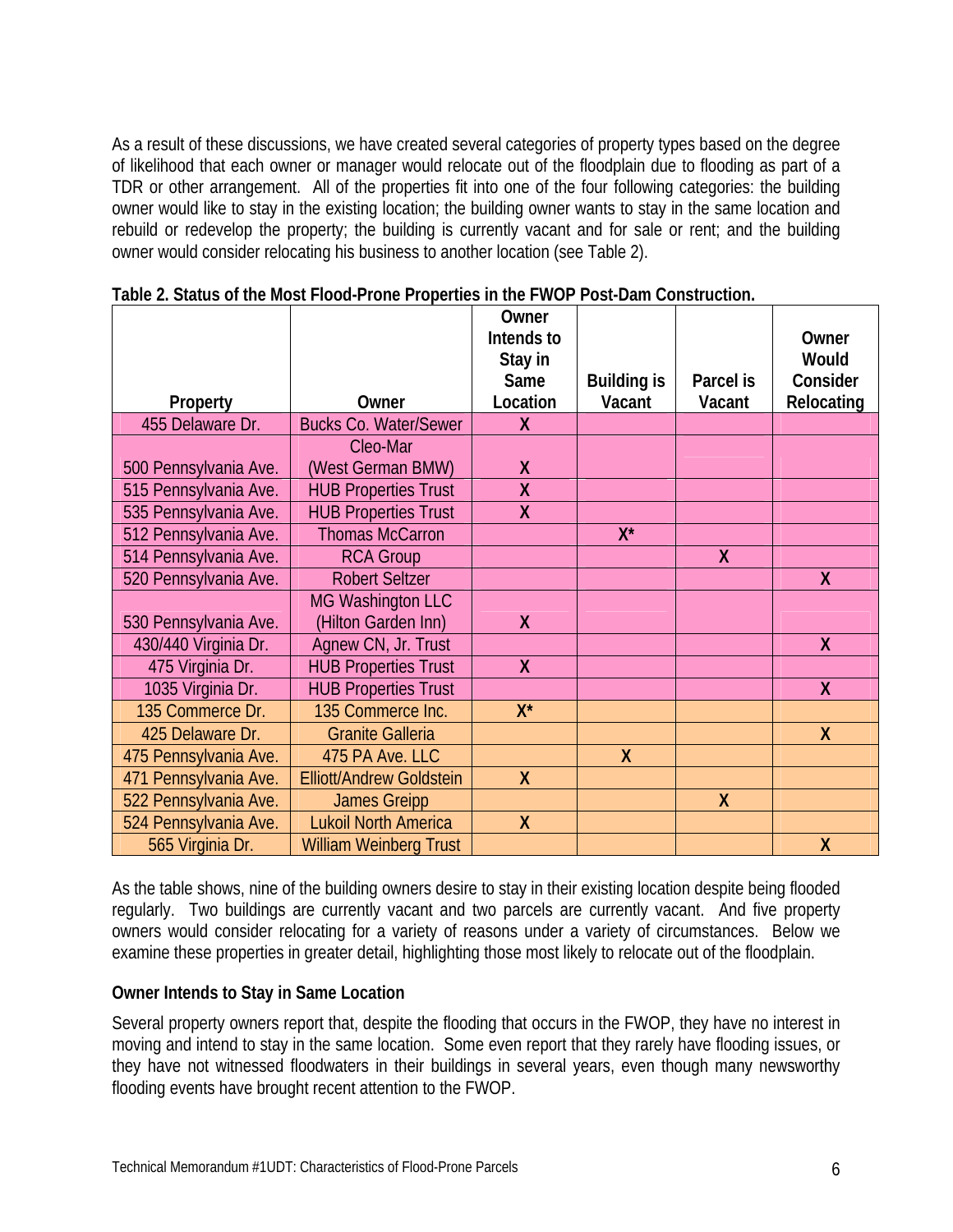## 455 Delaware Drive

Property Description:

- Ownership: Bucks County Water & Sewer Authority
- Contact:
- Parcel Size: 3.35 acres
- Building Size: 1,590 square feet
- Current Use: Wastewater Treatment Facility
- Current Tenants:
- Assessed Value: \$387,810

455 Delaware Drive, owned by the Bucks County Water & Sewer Authority, is located in the severely floodprone central portion of the FWOP. Because the property is a wastewater treatment plant owned by a public entity, we are assuming that it will remain in the current location.

#### 500-510 Pennsylvania Avenue

Property Description:

- Ownership: Cleo-Mar
- Contact:
- Parcel Size: 4.99 acres
- Building Size: 16,166 square feet
- Current Use: Car Dealership
- Current Tenants: West German BMW
- Assessed Value: \$2,273,000

500 Pennsylvania Avenue is the West German BMW car dealership, and 506 and 510 Pennsylvania Avenue are both vacant lots owned by the dealership. Although it's located in the existing 100-year floodplain, the property is expected to be in the 25-year floodplain and still considered highly flood-prone upon completion of the dams. The property received extensive damage from Hurricane Floyd, which literally washed cars off the lot, as well as more recent storms. Notwithstanding, the owner has made significant investments in the property after moving there in 1999 because of its key location at the entrance to the PA Turnpike. Numerous unsuccessful attempts were made to contact a representative at the dealership. However, because of the move and investment in the property, we are assuming the owner intends to remain at the current location.

#### 515 Pennsylvania Avenue

- Ownership: HRPT/HUB Properties Trust
- Contact: Patrick Brady (broker)
- Parcel Size: 4.42 acres
- Building Size: 83,998 square feet
- Current Use: Office
- Current Tenants: Amtech, Futura, Chariot Solutions, Focus Forward
- Assessed Value: \$10,538,700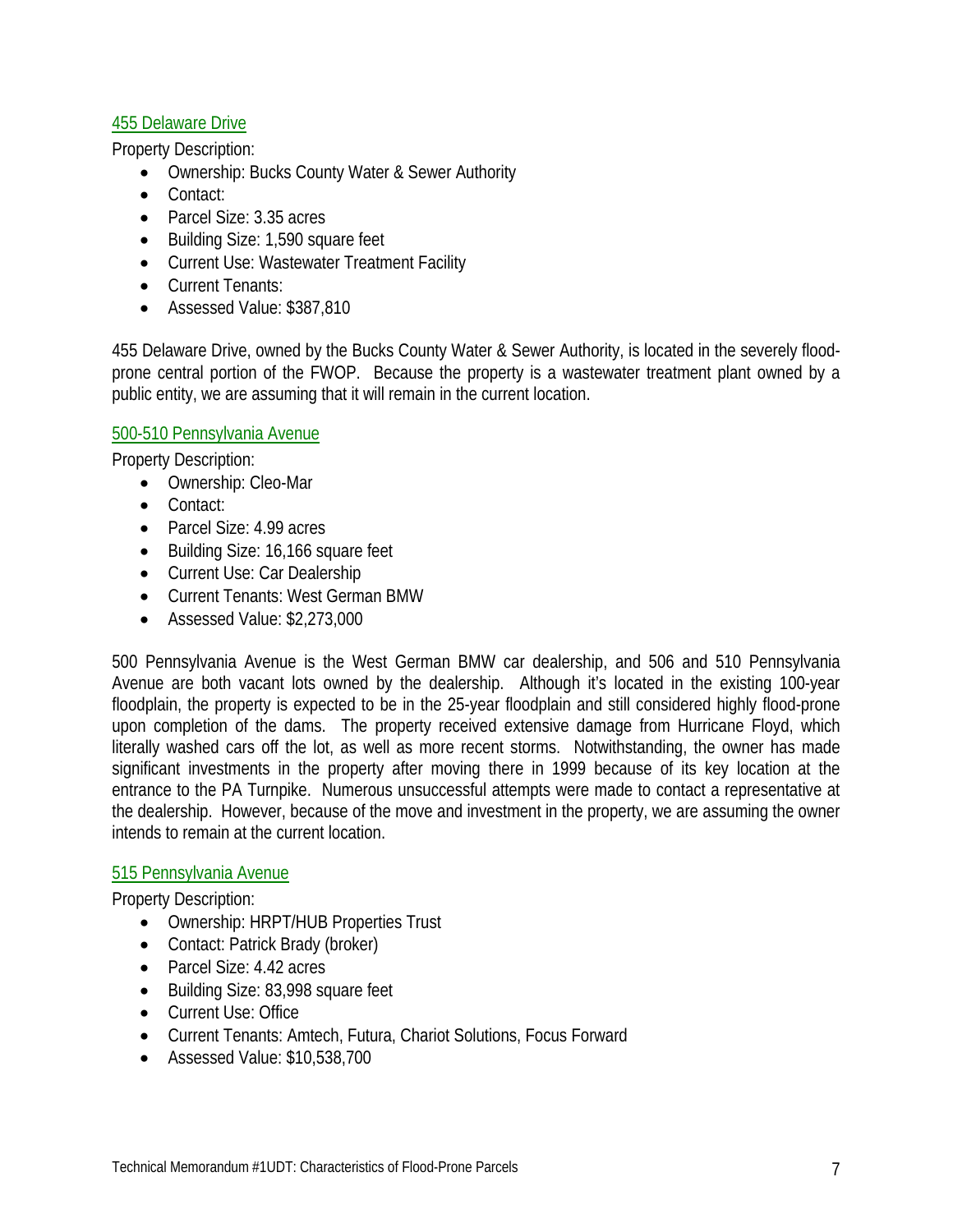515 Pennsylvania Avenue is a large multi-tenant building located at the corner of Commerce Drive and Pennsylvania Avenue, at the gateway to the FWOP. Although it's located in the existing 100-year floodplain, the property will be in the 25-year floodplain after the dams are built. Despite this status, both the owner, HUB Properties Trust, and the broker, Binswanger, believe that the property is highly valuable and desirable because of its key location at the entrance to the PA Turnpike. The assessed value reflects this notion. The broker reports that the building has not flooded significantly since 2001. He said the first floor of the building has been raised several feet to prevent future flooding. The broker said that it is a commendable effort to move occupants that experience recurring flooding out of the floodplain, and that more detention basins should be constructed throughout the FWOP to handle the flood waters. But in the case of 515 Pennsylvania Avenue, he said the tenants are very happy with the building and location, and each has a long-term lease. As a result, neither the owner nor broker intends to move the tenants.

#### 530 Pennsylvania Avenue

Property Description:

- Ownership: MG Washington LLC
- Contact:
- Parcel Size: 8.15 acres
- Building Size: 113,531 square feet
- Current Use: Hotel
- Current Tenants: Hilton Garden Inn
- Assessed Value: \$6,481,090

530 Pennsylvania Avenue is the multi-story Hilton Garden Inn hotel. Like its neighbors, the property will be in the 25-year floodplain and considered highly flood-prone after the dams are built. Still, the owner has made significant investments in the property after purchasing it in 1999 because of its key location at the entrance to the PA Turnpike. Since then, several major storms have caused significant flooding at the hotel, particularly the first floor, and guests have had to be evacuated. We were unable to contact a manager at the hotel. However, because of the investments in the property, we are assuming the owner intends to remain at the current location.

#### 535 Pennsylvania Avenue

Property Description:

- Ownership: HRPT/HUB Properties Trust
- Contact: Patrick Brady (broker)
- Parcel Size: 1.73 acres
- Building Size: 30,160 square feet
- Current Use: Office
- Current Tenants: Chestnut Hill Hospital, Remax
- Assessed Value: \$3,496,000

Located next door to 515 Pennsylvania Avenue, 535 Pennsylvania Avenue will be in the 25-year floodplain and also considered highly flood-prone upon completion of the dams. Notwithstanding, both the owner, HUB Properties Trust, and the broker, Binswanger, believe that the property is highly desirable because of its key location at the entrance to the PA Turnpike and gateway to the FWOP. As with 515, the broker reports that the building has not flooded significantly since 2001. Similarly, the tenants are very happy with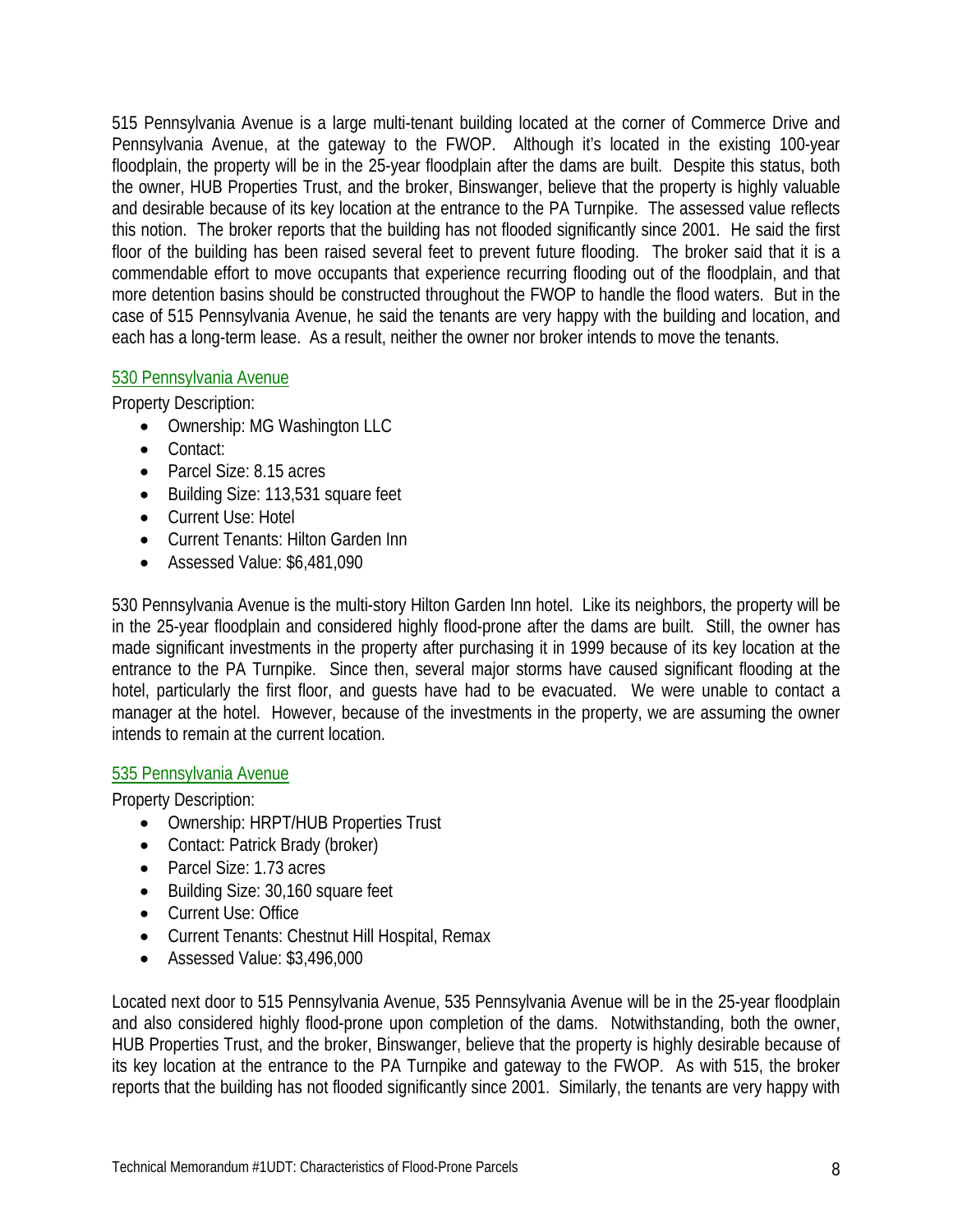the building and location, and each has long-term leases. As a result, neither the owner nor broker intends to move.

#### 475 Virginia Drive

Property Description:

- Ownership: HRPT/HUB Properties Trust
- Contact: David Campoli (manager)
- Parcel Size: 5.97 acres
- Building Size: 76,008 square feet
- Current Use: Office
- Current Tenants: IRI Information Resources, First Managed Care Option/Active Care
- Assessed Value: \$8,775,000

475 Virginia Drive, owned by HUB Properties Trust, is located at the corner of Delaware Drive and Virginia Drive in the severely flood-prone central portion of the FWOP and will be in the 25-year floodplain once the dams are complete. The manager agrees that flooding is a nuisance in the FWOP in general, but that no water has reached the building at 475 Virginia during any recent events. He reports that nothing major has happened to his buildings since 2001. Because of the excellent location, no major incidents, and no complaints from tenants, HUB Properties Trust wishes to keep its building at 475 Virginia Drive.

## 135 Commerce Drive

Property Description:

- Ownership: 135 Commerce Inc.
- Contact: Mike Bixler, Manager
- Parcel Size: 7.10 acres
- Building Size: 144,908 square feet
- Current Use: Auto Parts Distribution Center/Warehouse
- Current Tenants: B&I Auto Supply
- Assessed Value: \$2,952,750

135 Commerce Drive is a large single-story warehouse building located behind 515 Pennsylvania Avenue. While the property is just outside the existing 100-year floodplain, the property will be in the 50-year floodplain after the dams are built. We attempted to contact the manager of B&I Auto to discuss future plans, but were unable to make contact. As a result, we will assume that the owner intends to remain at the current location until we can further inquire.

#### 471 Pennsylvania Avenue

- Ownership: Elliott and Andrew Goldstein
- Contact: Same
- Parcel Size: 0.92 acres
- Building Size: 4,720 square feet
- Current Use: Car Wash
- Current Tenants: Clean Machine Car Wash
- Assessed Value: \$450,740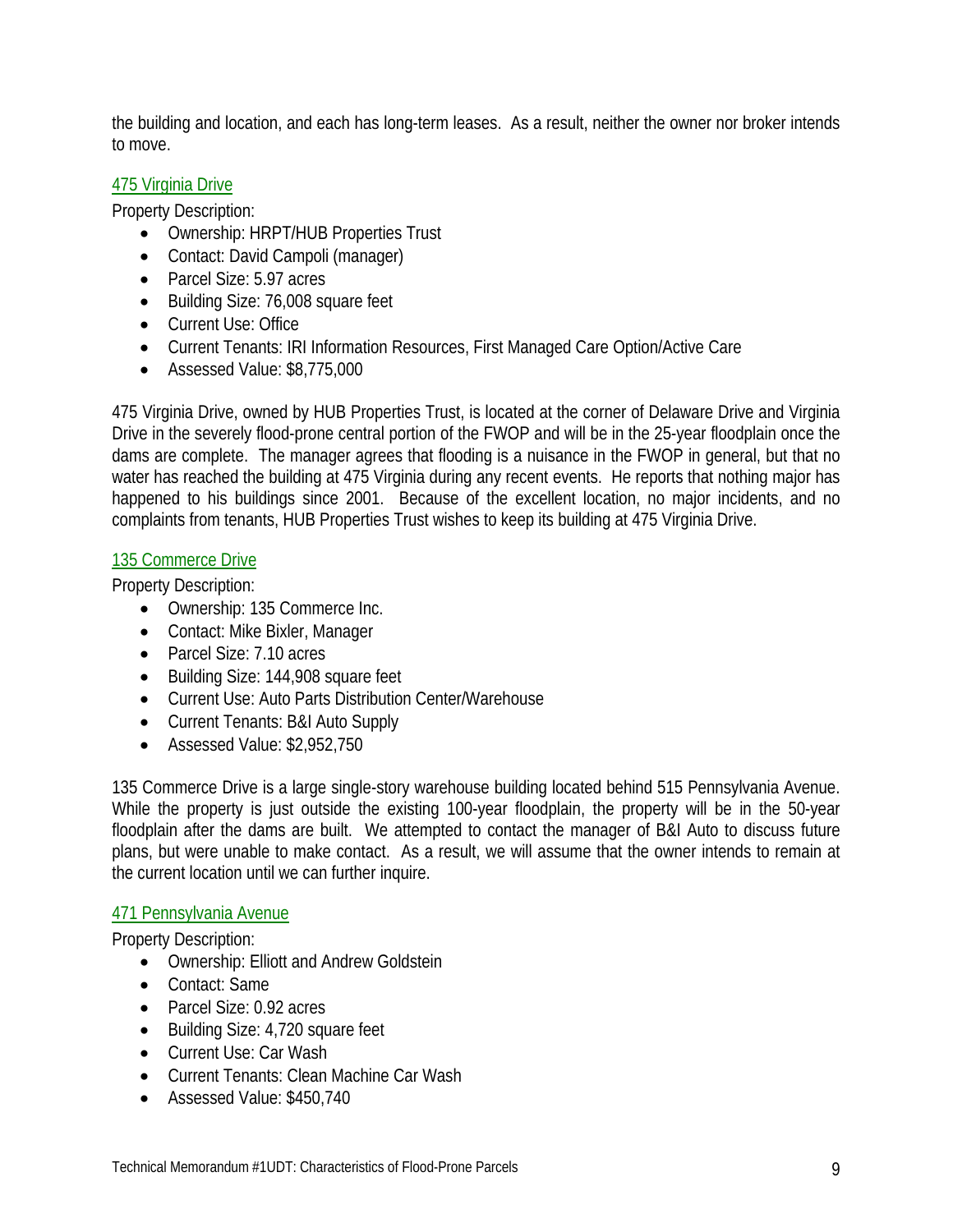471 Pennsylvania Avenue is the Clean Machine Car Wash, located near the intersection of Pennsylvania Avenue and Commerce Drive. It is located in the existing 100-year floodplain, however, the property will be in the 50-year floodplain after the dams are built. The owner has owned and operated the business for 30 years and has endured several storm events. Just in the past year he reports that the property received minor flooding on three separate occasions. As of late, the flooding has only been a few inches of water toward the back of the property near the self-serve wash bays, leaving only mud on the pavement. The office is on the second floor over the wash tunnel, which hasn't received water in ten years. He did mention that the nearby intersection gets flooded to the degree of the road being closed, but this level of flooding never reaches his property. Several upgrades have been made to the business over the years. Because of these improvements and the favorable location of the business, the owner intends to remain at the current location.

## 524 Pennsylvania Avenue

Property Description:

- Ownership: Lukoil of North America LLC
- Contact:
- Parcel Size: 0.68 acres
- Building Size: 2,436 square feet
- Current Use: Service Station/Convenience Store
- Current Tenants: Lukoil
- Assessed Value: \$513,230

524 Pennsylvania Avenue is the Lukoil service station and convenience store, located right at the entrance to the PA Turnpike. Like its neighbors, the property will be in the 50-year floodplain and considered highly flood-prone after the dams are built. The current owner purchased the property in 2009. We were unable to contact a manager at the station. However, because of the recent purchase and investments in the property, we are assuming the company intends to keep the station at the current location.

#### **Building is Vacant**

A second category of property types in the FWOP is a vacant building. Two such properties exist in one of the most flood-prone areas of the Office Park.

#### 475 Pennsylvania Avenue

Property Description:

- Ownership: 475 Pennsylvania Avenue LLC
- Contact:
- Parcel Size: 0.65 acres
- Building Size: 1,392 square feet
- Current Use: Vacant
- Current Tenants: N/A
- Assessed Value: \$332,940

475 Pennsylvania Avenue is a vacant service station located at the corner of Commerce Drive and Pennsylvania Avenue. The property will be in the 50-year floodplain upon completion of the dams. The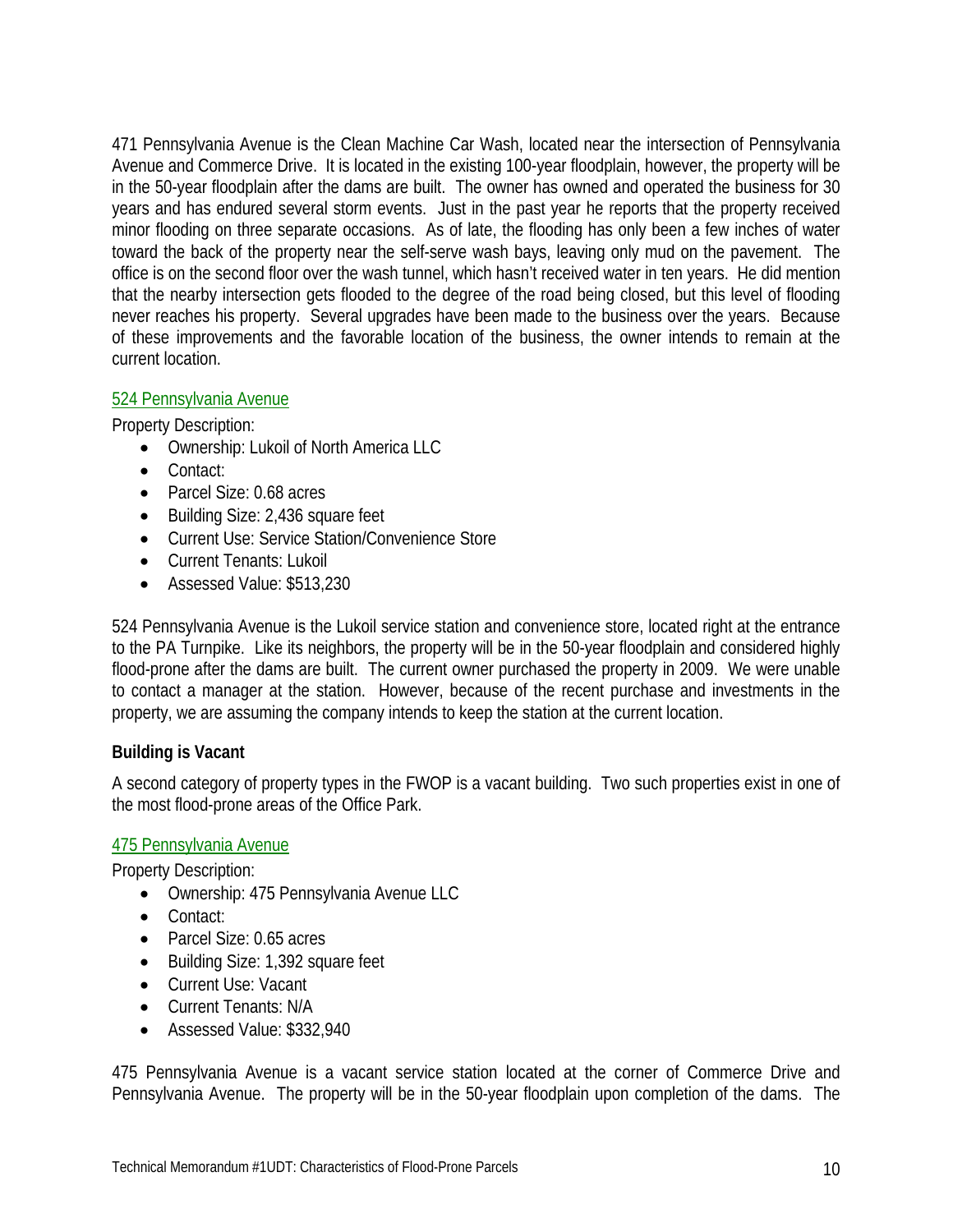fact that the building is currently vacant presents a unique acquisition opportunity that doesn't exist with many of the other especially flood-prone properties in the FWOP. However, because it is a former service station, there may be environmental remediation necessary to fully decommission the property.

#### 512 Pennsylvania Avenue

Property Description:

- Ownership: Thomas McCarron
- Contact: Same
- Parcel Size: 1.16 acres
- Building Size: 6,026 square feet
- Current Use: Vacant
- Current Tenants: N/A
- Assessed Value: \$625,000

512 Pennsylvania Avenue is a small two-story office building near the corner of Commerce Drive and Pennsylvania Avenue that once housed a Commerce Bank office. The property will be in the 25-year floodplain upon completion of the dams. The phone number for the owner is disconnected, as is the case for the bank. Therefore, we are assuming that the building is vacant.

#### **Parcel is Vacant**

A third category of property types in the FWOP is a vacant parcel or lot. There are two such highly floodprone parcels in the Office Park. One is in the 25-year floodplain and the other in the 50-year floodplain.

#### 514 Pennsylvania Avenue

Property Description:

- Ownership: RCA Group
- Contact:
- Parcel Size: 0.65 acres
- Building Size: N/A
- Current Use: Vacant
- Current Tenants: N/A
- Assessed Value: \$219,450

514 Virginia Drive is a small vacant parcel located in the existing 100-year floodplain, but in the 25-year floodplain after the dams are built. A building once existed on the property but was recently demolished.

#### 522 Pennsylvania Avenue

- Ownership: James Greipp
- Contact: Same
- Parcel Size: 0.49 acres
- Building Size: N/A
- Current Use: Vacant
- Current Tenants: N/A
- Assessed Value: \$20,000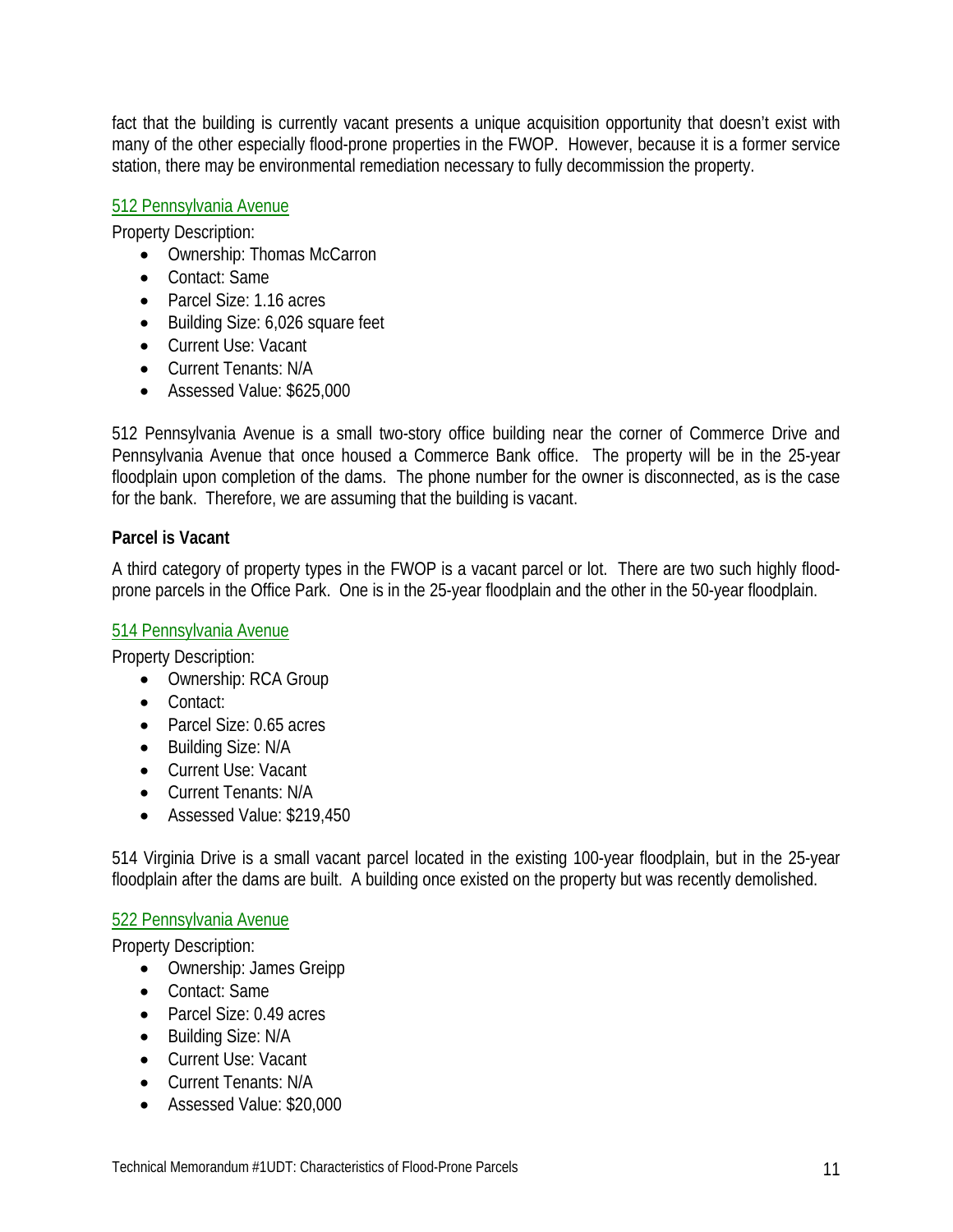522 Virginia Drive is a very small vacant parcel located next to the Lukoil station in the existing 100-year floodplain, and in the 25-year floodplain after the dams are built. Like 514 Pennsylvania Avenue, since the lot is currently vacant, it presents a potential acquisition opportunity.

#### **Owner Would Consider Relocating**

The final category of flood-prone properties is that whose owners would consider relocating for a variety of reasons under a variety of circumstances. Next to being vacant, this group of properties is perhaps the most important because it contains the owners and managers most willing to consider vacating the floodplain.

#### 425 Delaware Drive

Property Description:

- Ownership: Granite Galleria
- Contact: Savino Costanzo (owner)
- Parcel Size: 2.27 acres
- Building Size: 21,048 square feet
- Current Use: Light Industrial
- Current Tenants: Granite Galleria, School of Rock, Competitive Edge, Forever Green
- Assessed Value: \$688,010

425 Delaware Drive is located at the corner of Virginia Drive and Delaware Drive and in the 50-year floodplain upon completion of the dams. Granite Galleria has been in the FWOP for 5 years, purchasing the building outright. They have three small subtenants that share the building. The owner says that the location is ideal for his employees and customers. He says that he would consider changing his tenants to all office, to command higher rents, but there is not enough parking on his site to meet the office parking requirement. Two of his tenants just renewed their leases (5-year) and the third has two years remaining. He reports that flooding did occur as recently as 2009, which required a complete renovation. He's willing to consider moving because of the threat of future flooding, but he's hesitant because of the disruption and investment he's made in the building. He feels that if major tenants like Liberty Property Trust are investing in their properties, the long-term outlook for the FWOP must be OK. The owner would like to see the Township pursue flood-control measures before taking on a more drastic approach of moving businesses. He thinks if the Township makes a greater investment, larger companies will become more interested in the FWOP. He thinks dredging is one potential solution for the flooding and that perhaps businesses in the Office Park may be willing to help pay for it. He also wonders if any mitigation efforts (such as damming) could be used to harness energy. In any event, the owner says that moving his business is not completely out of the question.

#### 430/440 Virginia Drive

- Ownership: Agnew C N Jr. Trustee
- Contact: Jim Gorecki, Fidelity Commercial (broker/manager)
- Parcel Size: 2.93 acres
- Building Size: 17,436 square feet
- Current Use: Light Industrial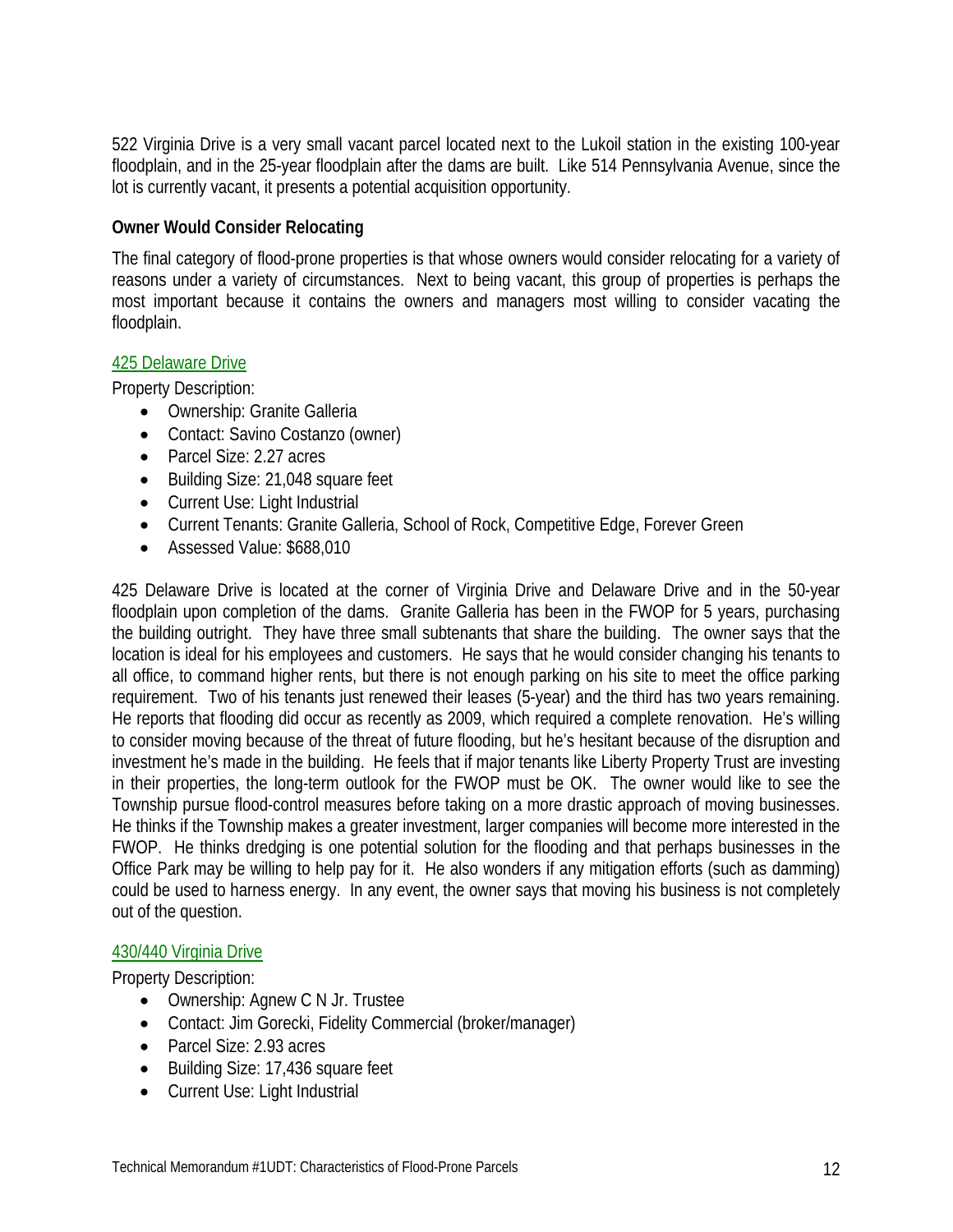- Current Tenants: Abria Health Care, Tot Time, Fastenal
- Assessed Value: \$1,079,620

430/440 Virginia Drive is located at the corner of Virginia Drive and Delaware Drive. The building is managed by Fidelity Commercial and will be in the 25-year floodplain and also considered highly floodprone upon completion of the dams. The manager contacted the building owner (who also owns 575 Virginia Drive), who says the biggest advantage of the FWOP is location. He says the biggest challenge, however, is flooding and the loss of tenants because of it. Prospective tenants are questioning the reputation of the FWOP due to flooding. He thinks the yellow flood signs exacerbate the problem by scaring away potential tenants. The owner reports that there are no options to renew for any of his tenants, so they are looking to leave his building. While he believes actions must be taken by the Township to mitigate the flooding problem in general, he is interested in relocating his property out of the floodplain.

#### 1035 Virginia Drive

Property Description:

- Ownership: HRPT/HUB Properties Trust
- Contact: David Campoli (manager)
- Parcel Size: 2.34 acres
- Building Size: 30,720 square feet
- Current Use: Office
- Current Tenants: CHI Systems, Primerica Co., Jan-Pro Cleaning Systems, Color Chief Painters, REIT Management & Research
- Assessed Value: \$3,820,000

1035 Virginia Drive is a mid-size multi-tenant building located along the PA Turnpike. The property will be in the 25-year floodplain and considered highly flood-prone after the dams are built. The building is owned and managed by HUB Properties Trust. Unlike the building at 475 Virginia Drive, the manager says flooding has been a problem at the 1035 Virginia Drive location in the past. Therefore, he believes that this property could be a potential candidate for relocation and is willing to consider the possibilities.

#### 565 Virginia Drive

Property Description:

- Ownership: William Weinberg Trustee/Marc Weinberg
- Contact: Maureen O'Neill, Marketing Systems Group (tenant)
- Parcel Size: 2.1 acres
- Building Size: 14,868 square feet
- Current Use: Office
- Current Tenants: Marketing Systems Group
- Assessed Value: \$1,101,950

565 Virginia Drive is located in the severely flood-prone central portion of the FWOP, and in the 50-year floodplain upon completion of the dams. While we were unable to contact the building owner, we did meet with the Vice President of Marketing Systems Group, the building's tenant for the last 15 years. MSG has been a long-term tenant mainly because of the location, which is central for its employees. The tenant reports that flooding occurred in 2001, requiring a complete gut of the building. She says two serious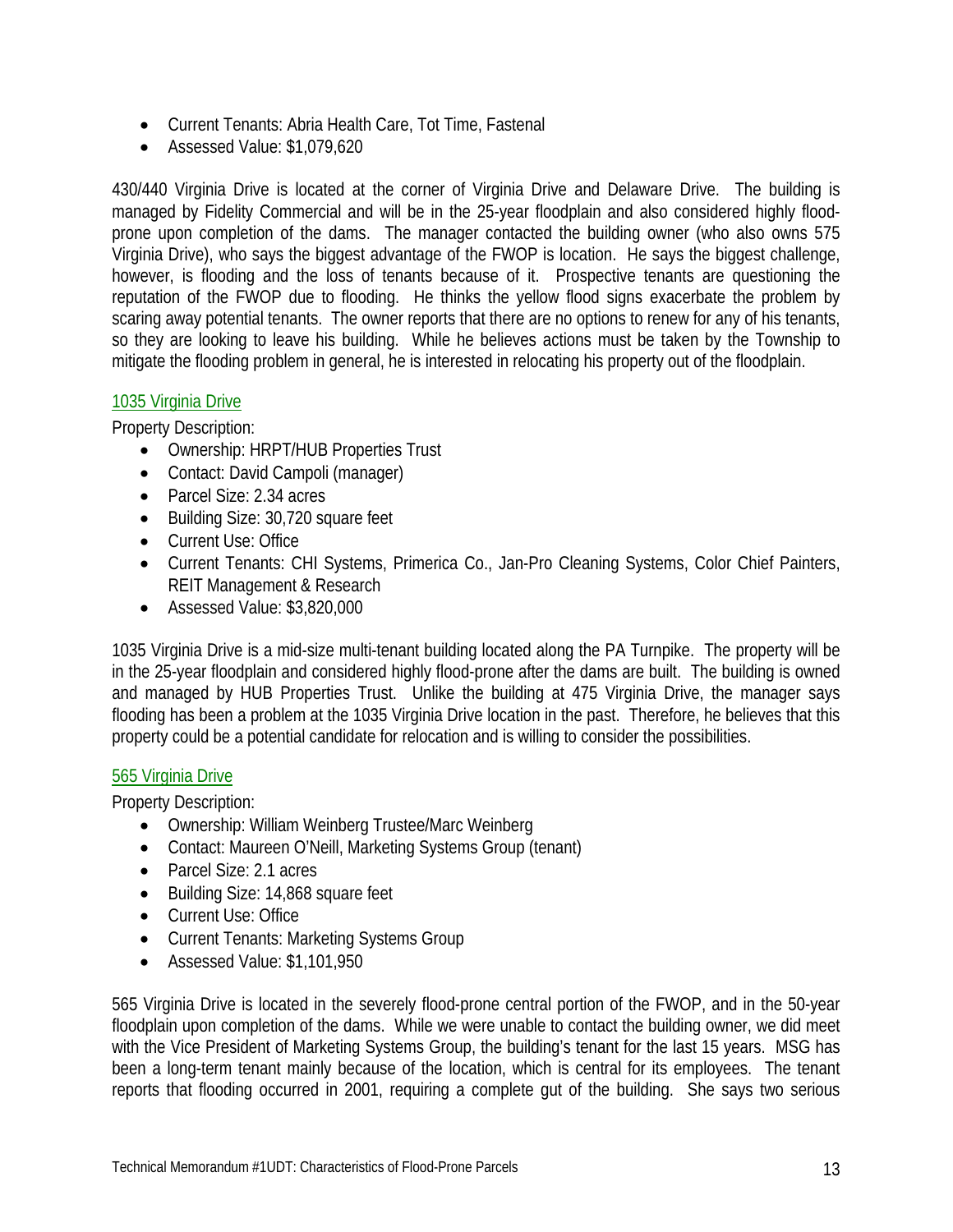flooding incidents occurred prior to that event while MSG was a tenant of the building and the most recent event was in August 2009, though less severe than the others. The lease is up in 2013, and the tenant plans to move because of the flooding. The company would like to remain in the FWOP because of the location. The same owner (Weinberg) owns 375 Commerce Drive, a now-vacant lot that is being marketed for development. An application has been submitted to the Township as well. The parcel is mostly out of the 100-year floodplain, and would most likely be elevated entirely out of the floodplain as part of the construction of a new building. This could potentially create an opportunity for a TDR arrangement with the single landowner in which development rights from 565 Virginia Drive are transferred to 375 Commerce Drive and a new mixed-use building is constructed at a higher density than the rest of the FWOP. The lot's location on a prominent corner could contribute to its value.

#### 520 Pennsylvania Avenue

Property Description:

- Ownership: Robert and Ellen Seltzer
- Contact: Michael Schwartz, Director of Finance
- Parcel Size: 2.33 acres
- Building Size: 16,794 square feet
- Current Use: Office
- Current Tenants: Cohen Seltzer
- Assessed Value: \$1,085,000

520 Pennsylvania Avenue is a two-story office building on the south side of the street, technically located outside the FWOP. It is located in the existing 100-year floodplain, but the property will be in the 25-year floodplain after the dams are built. The property owner and President of Cohen Seltzer is Robert Seltzer, who purchased the property in 1970 and had the building built. The Director of Finance reports that the most recent flooding events occurred in 2001 and around 2006, when the nearby rail bridge was blocked up because of debris, which cause severe flooding along Pennsylvania Avenue. Since then, he reports that no major flooding to the property has occurred. Cohen Seltzer's office is on the second floor of the building and the first floor is currently vacant and for lease. The first floor was occupied by the contractor for the Route 309 interchange construction project, but upon completing of the work, the contractor vacated the premises. The Finance Director said that finding a tenant has been difficult and rents they can command have been decreasing from a high of \$18 to \$20 per square foot. He mentioned that the building owner has attempted to sell it on several occasions, and continues to be interested in selling, but has not received a high enough offer. While he realizes that flooding, both real and perceived, will always bring the price down, he needs to at least recover a set number he has in mind to reconsider selling the building.

#### **Other Interviewed Property Owners/Managers**

Using the current floodplain delineation prior to the release of the post-dam construction engineering analysis, we interviewed several other property owners/managers that were thought to be located in severely flood-prone areas. With the new analysis, however, they have been downgraded to the 100-year floodplain or having no threat of flooding. Following are those properties and their associated interview summaries.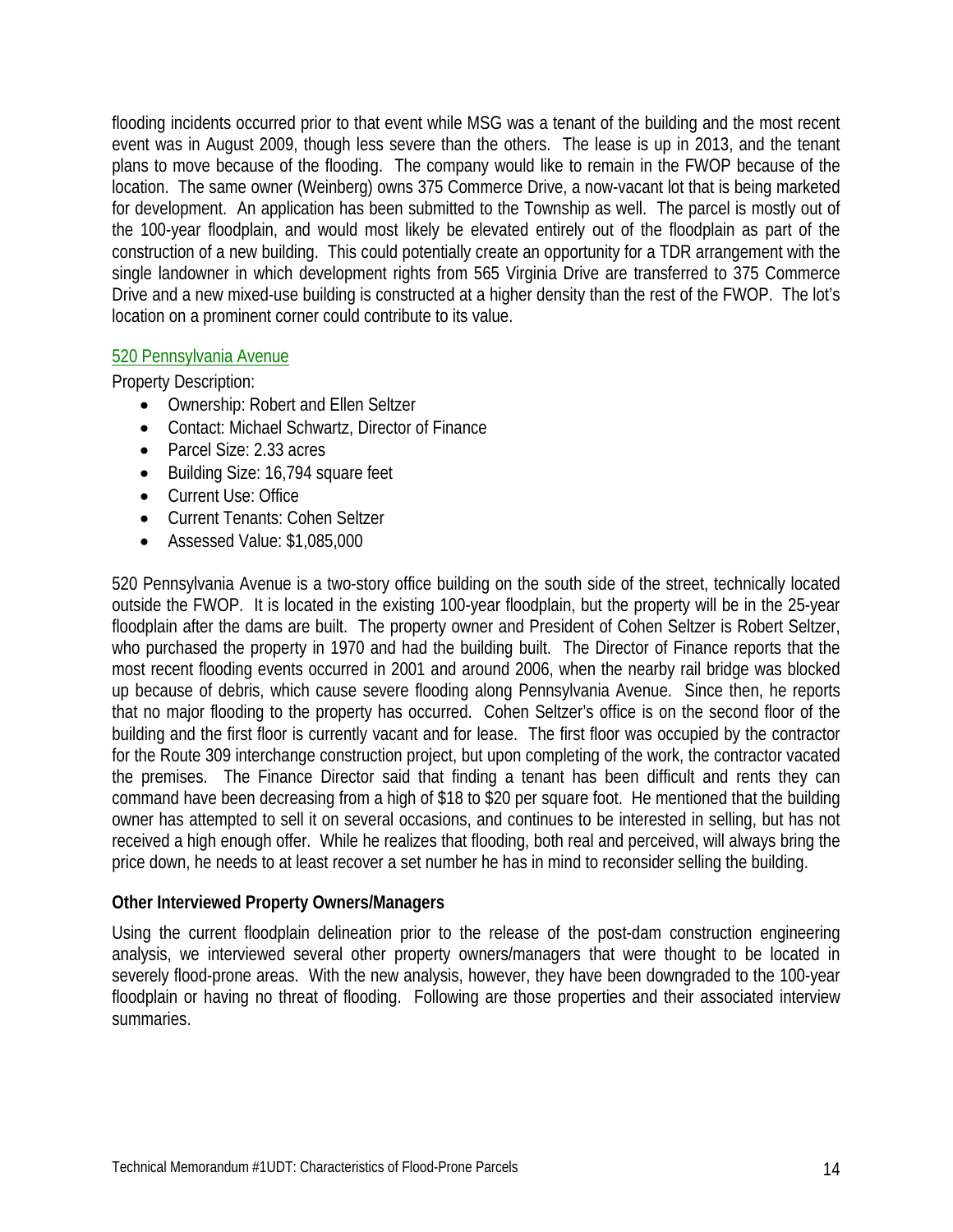## 525 Virginia Drive

Property Description:

- Ownership: HRPT/HUB Properties Trust
- Contact: David Campoli (manager)
- Parcel Size: 10.33 acres
- Building Size: 129,704 square feet
- Current Use: Vacant
- Current Tenants: N/A
- Assessed Value: \$6,647,000

525 Virginia Drive, owned by HUB Properties Trust, is a large vacant building of over 100,000 square feet. The property was thought to be severely flood-prone, but will be in the 100-year floodplain upon completion of the dams and less of a major flood threat. The broker/manager is HUB Properties Trust. Because of a current lawsuit, HUB indicated they are not permitted to speak specifically about any of their properties in the Office Park. It has been reported, however, that the former tenant has a lease through 2015, but has vacated the building because of recurring flooding. The former tenant tried to break the lease and cease rent payments, was sued by HUB Properties Trust, and lost the case. While the situation is in litigation, the former tenant must continue to pay rent to HUB. The fact that the building is currently vacant presents a redevelopment opportunity that doesn't exist with any of the other especially flood-prone properties in the FWOP.

## 550 Virginia Drive

Property Description:

- Ownership: Rush Gears, Inc.
- Contact: Robert McGann, Sr. (owner)
- Parcel Size: 2.27 acres
- Building Size: 16,944 square feet
- Current Use: Light Industrial, Office
- Current Tenants: Rush Gears, with small subtenant
- Assessed Value: \$645,170

550 Virginia Drive was also thought to be located in the severely flood-prone central portion of the FWOP, but engineering analysis shows that it will have very little threat of flooding upon construction of the dams. Rush Gears has been in the FWOP for 36 years and moved to 550 Virginia Drive in 1994. They first leased the building then purchased it. They have since taken on a small subtenant. The owner says that the location is perfect for both company employees and the couriers who deliver their products. He reports that flooding did occur in 2001, when a state of emergency was declared in the FWOP. But since then, he says no flooding has occurred in his building. The playing field on the adjacent parcel floods first and quite often, but not his property. The owner believes that development upstream in the 1980s and '90s without proper flood control has caused the flooding in the FWOP. He thinks the Township should pursue incremental solutions, such as dredging and detention basins, before they take on such extreme pursuits as relocation and transfer of development rights. Because of this belief, the good location, and a concern that any cost and/or disruption caused by moving could outweigh any risk, Rush Gears wishes to keep the building and its subtenant at 550 Virginia Drive.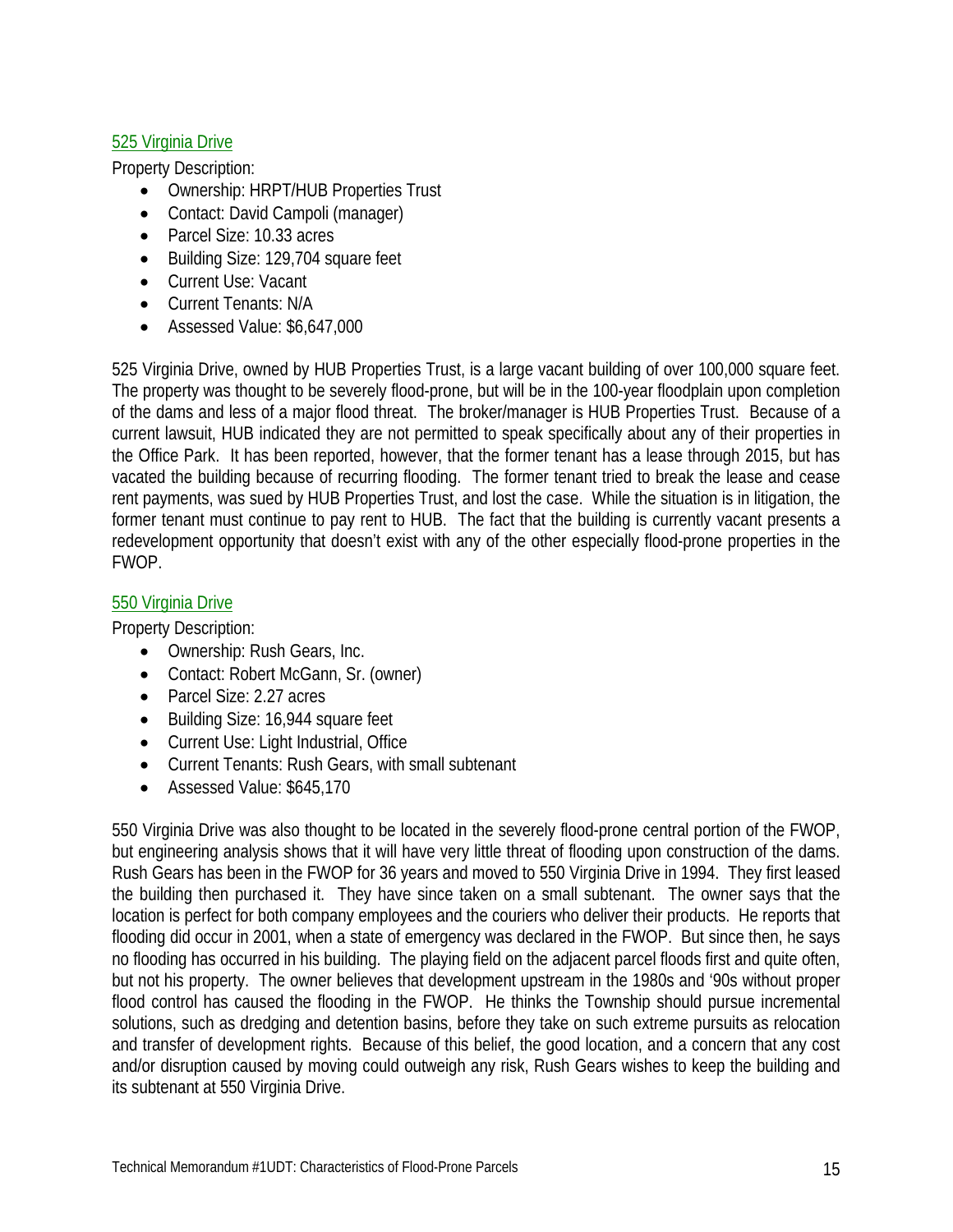## 555 Virginia Drive

Property Description:

- Ownership: Nesbitt Graphics
- Contact: Harry Nesbitt III (owner)
- Parcel Size: 2.14 acres
- Building Size: 21,048 square feet
- Current Use: Light Industrial
- Current Tenants: Nesbitt Graphics
- Assessed Value: \$900,000

555 Virginia Drive was thought to be severely flood-prone, but will be in the 100-year floodplain upon completion of the dams and less of a flood threat than many other nearby properties. Nesbitt Graphics purchased the building 11 years ago. Although they once had subtenants, currently just Nesbitt occupies the building. The owner says that the location is ideal for his employees, but he was concerned about retaining a tenant because of the threat of flooding. He reports that flooding certainly does occur and can be a problem for his business. He says he equipped the building with a system of boarding up the windows in the even of a flood and uses sand bags at the doors to mitigate seepage. He recalls that the worst events were in 1999 (shortly after he moved in) and 2006. He believes the problem is a lack of detention basins in the FWOP and that new development doesn't require them. The owner says that vacant parcels should be used to create detention basins, including the vacant lot at 375 Commerce Drive. He's willing to consider moving because of the threat of future flooding, but he's concerned about the potential restrictions that TDR would place on his business. He needs a single-story building with a loading dock, features that would be unlikely in a new multi-tenant or mixed-use building. He would prefer to be bought out by the Township through eminent domain so he could more freely find another building that suits the specific needs of his business. He also suggests that major landowners in the FWOP like Liberty Property Trust buy out the smaller businesses to increase their holdings in the FWOP. Then they could negotiate TDR with the Township as a single entity to streamline the redevelopment process. In any event, the owner says that moving his business is a consideration if the deal is fair. In fact, he says he's received offers in the past to sell or swap his property with another owner in the FWOP.

#### 1005 Virginia Drive

Property Description:

- Ownership: First Evergreen Properties LLC
- Contact: Richard Smith, AVIR Realty (manager/broker)
- Parcel Size: 8.8 acres
- Building Size: 87,000 square feet
- Current Use: Office
- Current Tenants: Kulicke & Soffa
- Assessed Value: \$6,083,640

1005 Virginia Drive is a large single-tenant building located along the PA Turnpike. The property was thought to be located in the severely flood-prone central portion of the FWOP, but engineering analysis shows that it will have very little threat of flooding upon construction of the dams. The building is managed by AVIR Realty, which manages and owns other properties in the FWOP. The manager reports that the biggest advantages of the FWOP are location, existing infrastructure, and access to two exits of the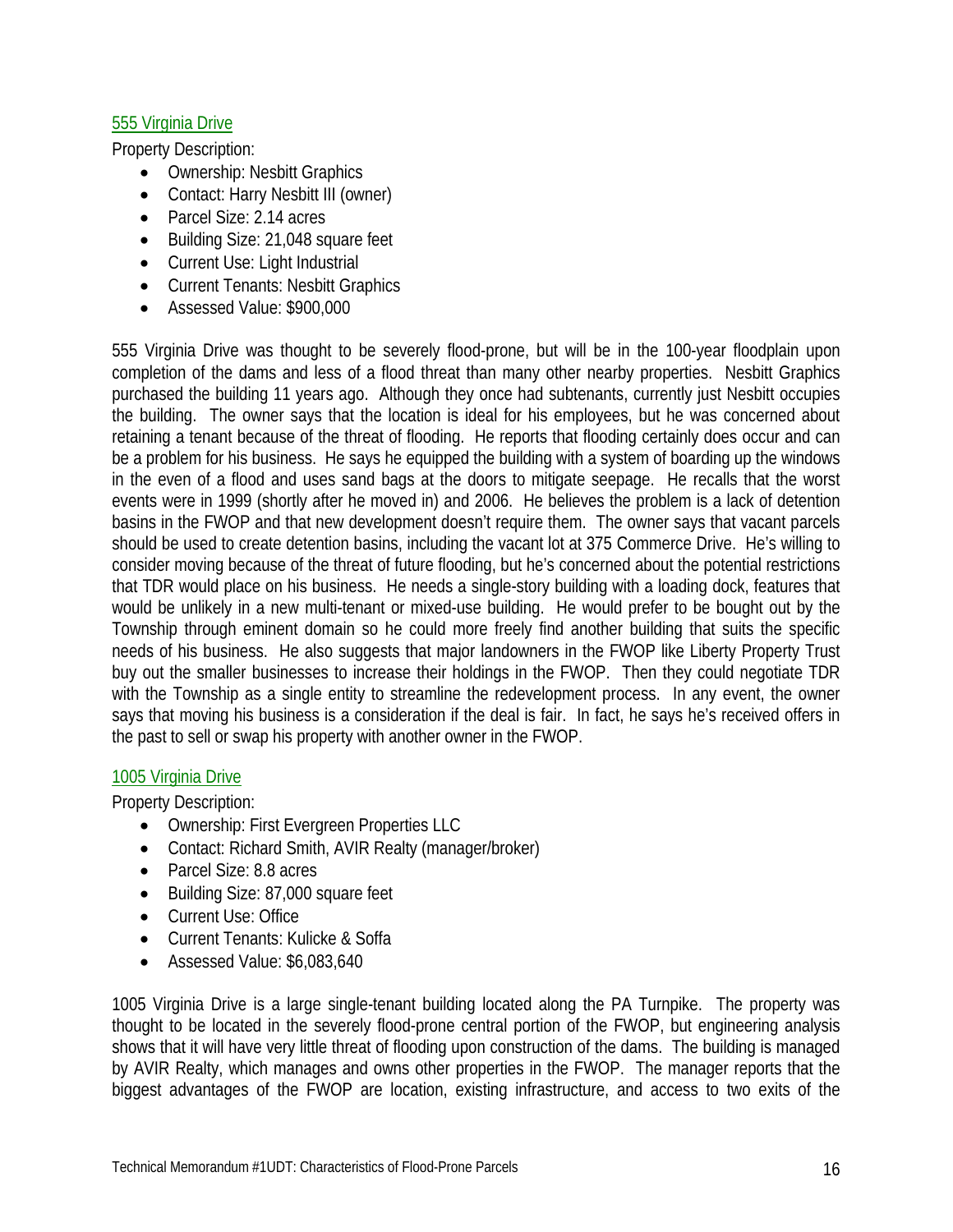Turnpike, as well as competitive rents. He would consider acquiring more properties if there's an opportunity. Aside from the flooding incidents, the manager said the FWOP needs better leadership to successfully carry it from industrial park to corporate center. There also needs to be more amenities for employees. He has little concern over flooding, as his tenant has not expressed particular concern. He said 1005 Virginia Drive has always been leased despite the flooding since he acquired the property as manager/broker. He thinks there should be an effort to remove all of the signs falsely advertising space availability. Often the space is not available, according to the manager, and it just adds to the perception that the FWOP is mostly vacant and undesirable. Since the tenant at 1005 Virginia Drive appears content, he has no interest in relocating.

#### 1240/1250 Virginia Drive

Property Description:

- Ownership: Liberty Property Trust
- Contact: Tony Nichols (manager)
- Parcel Size: 4.2 acres
- Building Size: 45,252 square feet
- Current Use: Office, light industrial
- Current Tenants: Jaguar Printing, Bassman Laserow & Co., Vantage Point Bank
- Assessed Value: \$2,616,600

1240/1250 Virginia Drive is a multi-tenant building located at the intersection of Virginia Drive and Office Center Drive, opposite the PA Turnpike slip ramp. The property was thought to be severely flood-prone, but will be in the 100-year floodplain upon completion of the dams and less of a major flood threat. The building is owned and managed by Liberty Property Trust. Liberty Property Trust owns several other properties in the FWOP, which they have completely rebuilt or are in the process of rebuilding (usually involving raising the level of the property with fill out of the floodplain). Therefore, they have a keen interest in (and confidence in) the success of the FWOP. The manager said location is the biggest advantage of the FWOP. Like some of the other major landowners in the Office Park, he feels that the flooding issue is a little overblown and feels the Temple study is somewhat subjective. He says some of his tenants want specific floors out of the way of any potential flooding, but mostly because of the press and perception. None of his tenants has not renewed their leases because of flooding. The property manager says that Liberty Property Trust is interested in the concept of higher density mixed-use development in the FWOP and they believe there needs to be a balance between development and amenities. He says the Township is making a good effort to improve the Office Park, but perception still hurts the FWOP as a premier office location. Because of Liberty's commitment to the FWOP and the favorable location of 1240/1250 Virginia Drive, they plan to tear down the building and completely redevelop it at its existing location. The building is being vacated slowly as leases expire; they are not renewing any long-term leases for the property. Liberty incorporates green building practices into their development projects, and says this property will be LEED-Certified once the redevelopment is complete because discriminating tenants are increasingly demanding green office space.

# **Conclusion**

While there are four potential scenarios regarding the 18 highly flood-prone properties in the FWOP, the Township should focus its resources first on the properties that are most likely to lead to results, starting with the two vacant parcels – 514 Pennsylvania Avenue and 522 Pennsylvania Avenue – and/or the two